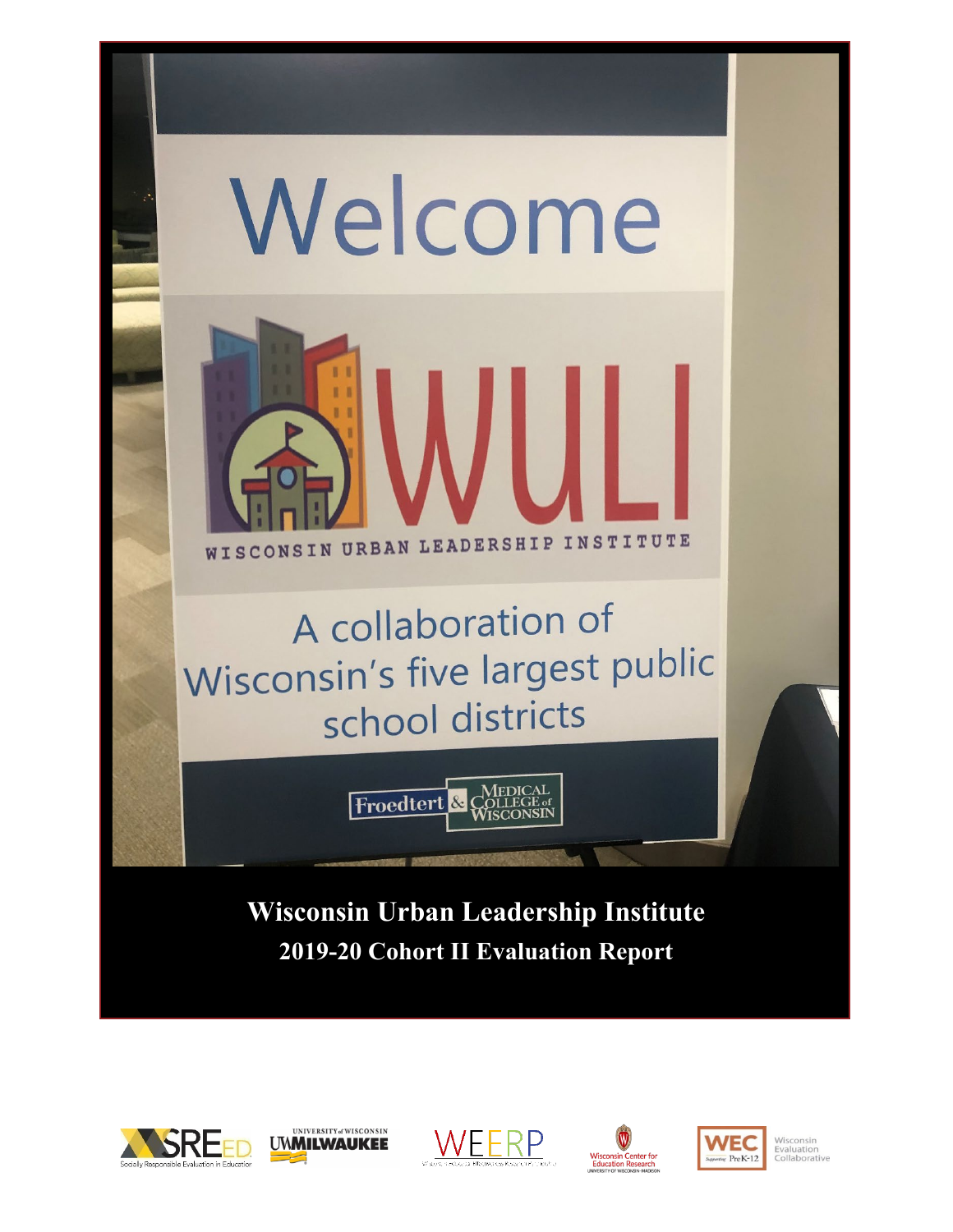



This study was supported by the Wisconsin Department of Public Instruction. For more information about this report or about the evaluation of the Wisconsin Urban Leadership Institute, please contact Curtis Jones at [jones554@uwm.edu](mailto:jones554@uwm.edu) or visi[t www.uwm.edu/sreed.](http://www.uwm.edu/sreed)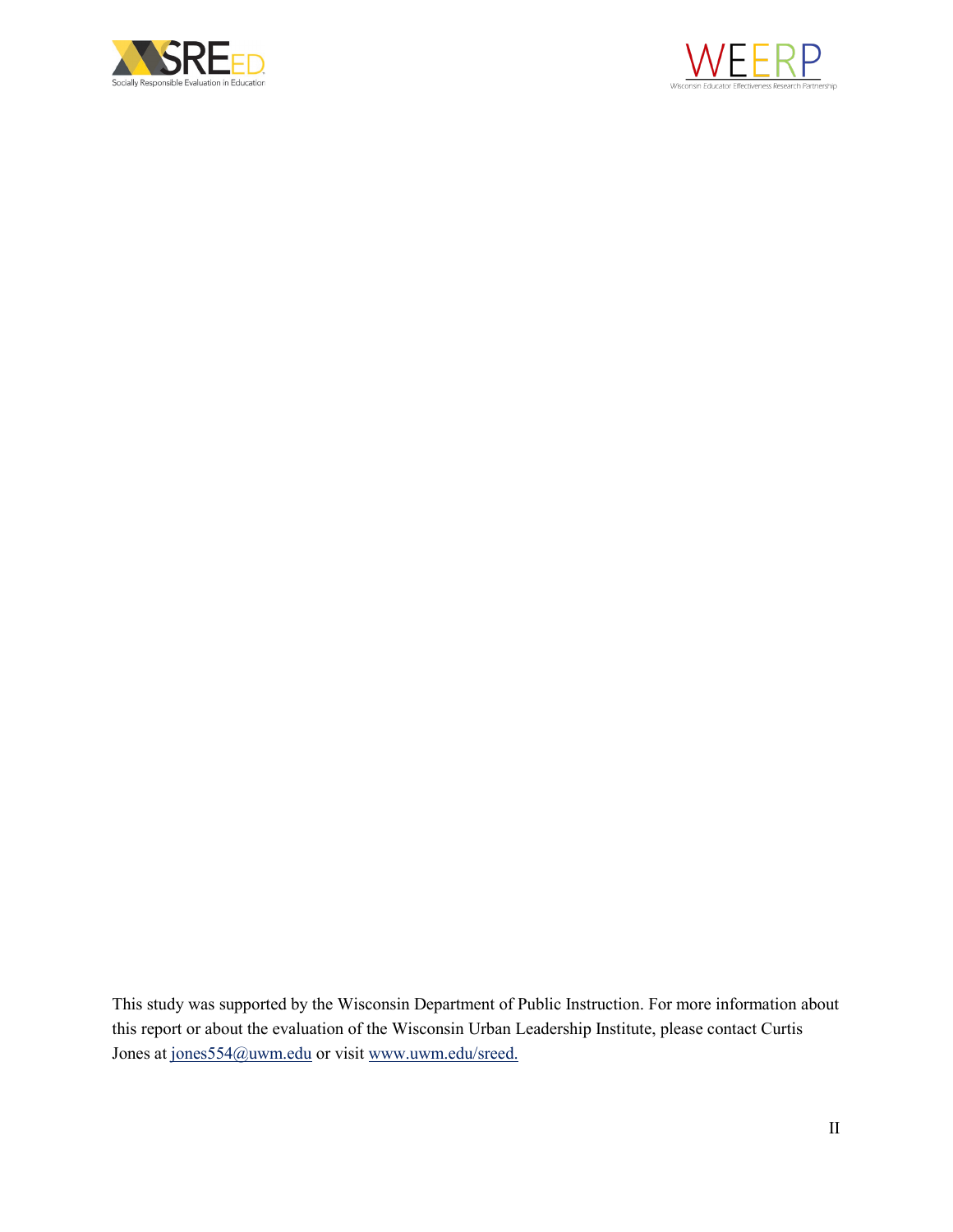



# Table of Contents

| To what extent were the needs and assets of the persons who participated in the Wisconsin Urban      |
|------------------------------------------------------------------------------------------------------|
| To what extent was the implementation of the Wisconsin Urban Leadership Institute done with fidelity |
| Nearly all school leaders completed the training and attended nearly all of the sessions 10          |
| School leaders felt the Wisconsin Urban Leadership Institute included effective content and was      |
| The opportunity to network and collaborate with other school leaders across all five districts was   |
|                                                                                                      |
| School leaders completed the training with a strong understanding of their own biases and how racism |
|                                                                                                      |
|                                                                                                      |
|                                                                                                      |
|                                                                                                      |
|                                                                                                      |
|                                                                                                      |
|                                                                                                      |
| Appendix D: Foundational Factors Necessary for Establishing Educational Equity 24                    |
|                                                                                                      |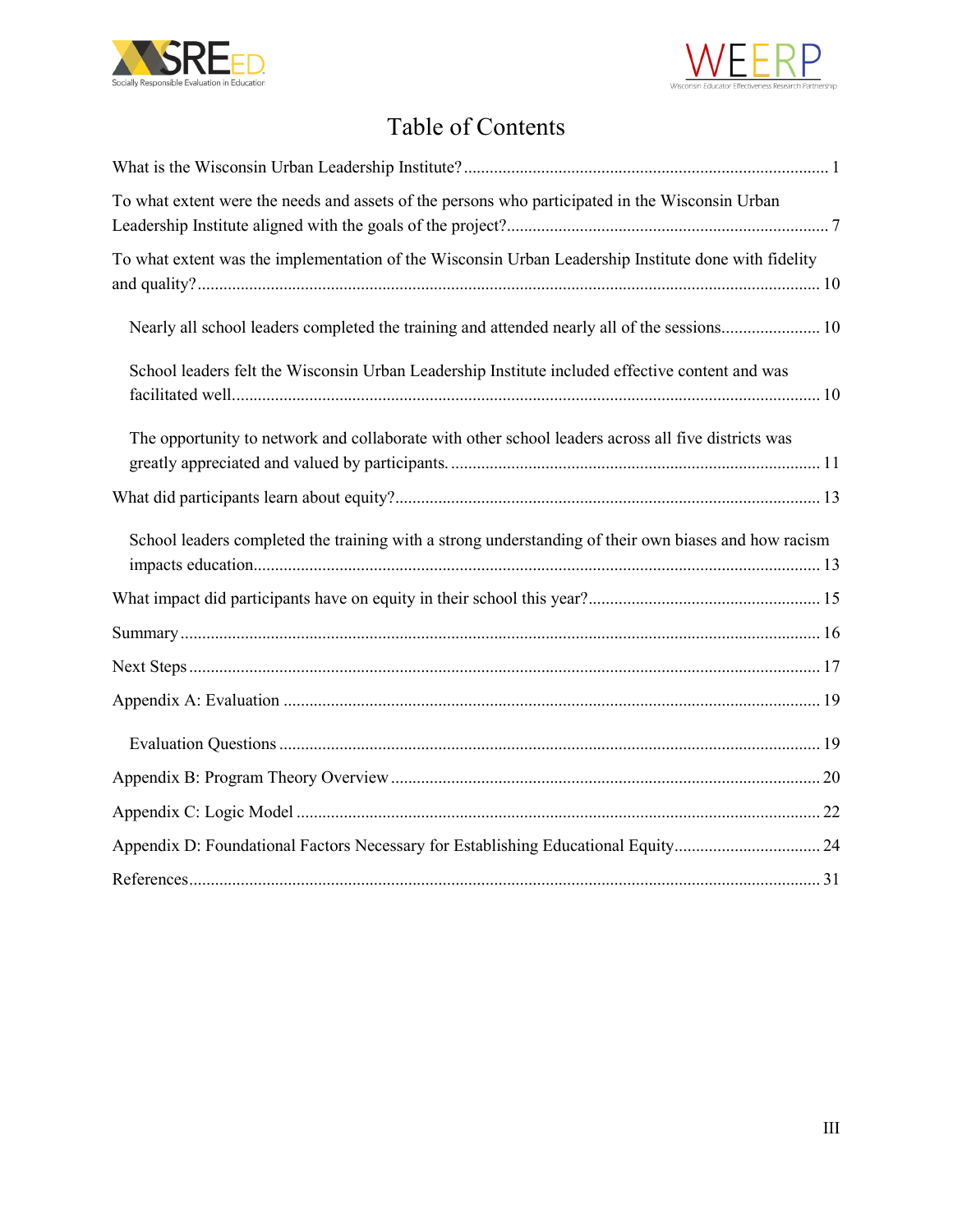



## Wisconsin Urban Leadership Institute: 2019-20 Evaluation Report

The Wisconsin Urban Leadership Institute is an initiative that brings together the five largest districts in Wisconsin to tackle racial inequities in public education in the state. The initiative focuses on developing school leaders with the knowledge, skills, and tools to lead for equity within their schools and within their district. The five largest districts in Wisconsin, Green Bay Public Schools, Kenosha Unified School District, Milwaukee Public Schools, Madison

Metropolitan School District, and Racine Unified School District, serve nearly half of the students of color in the state. The Wisconsin Urban Leadership Institute was created to empower leaders to address the educational disparities between students of color and white students in the state, such as academic achievement gaps and disparate graduation, attendance, and suspension rates.

A formative, mixed method evaluation was begun during the pilot year of the program in 2018-19. This multi-year evaluation of the implementation and impact of the Wisconsin Urban Leadership Institute on equity for students of color across participating schools and districts will address the five broad questions in the box to the right. The first three are explored in this report. The fourth and fifth will be examined over time.

- 1. What is the Wisconsin Urban Leadership Institute?
- 2. To what extent were the needs and assets of the persons who participated in the Wisconsin Urban Leadership Institute aligned with the goals of the project?
- 3. To what extent is the implementation of the Wisconsin Urban Leadership Institute done with fidelity and quality? What did participants learn about equity? What impact did participants have on equity in their school this year?
- 4. After participation in the Institute, to what extent does it lead to improvements in the mediating factors that promote racial equity for students?
- 5. To what extent does the Institute lead to improvements in school and district racial equity for students?

## What is the Wisconsin Urban Leadership Institute?

<span id="page-3-0"></span>The five largest school districts ("Big 5") began working together four years ago to develop strategies for promoting equitable educational opportunities for students of color. The Wisconsin Urban Leadership Institute was the result of these efforts. The Wisconsin Urban Leadership Institute seeks to disrupt the status quo that promotes inequitable educational opportunities for students of color, and thus bring about transformational change in Wisconsin.

School leader participants engaged in eight professional learning sessions, one orientation, and a presentation of a "capstone" equity-focused project. The series is facilitated by 4AM Consulting and supported by the New York City Leadership Academy (NYCLA) and equity coaches.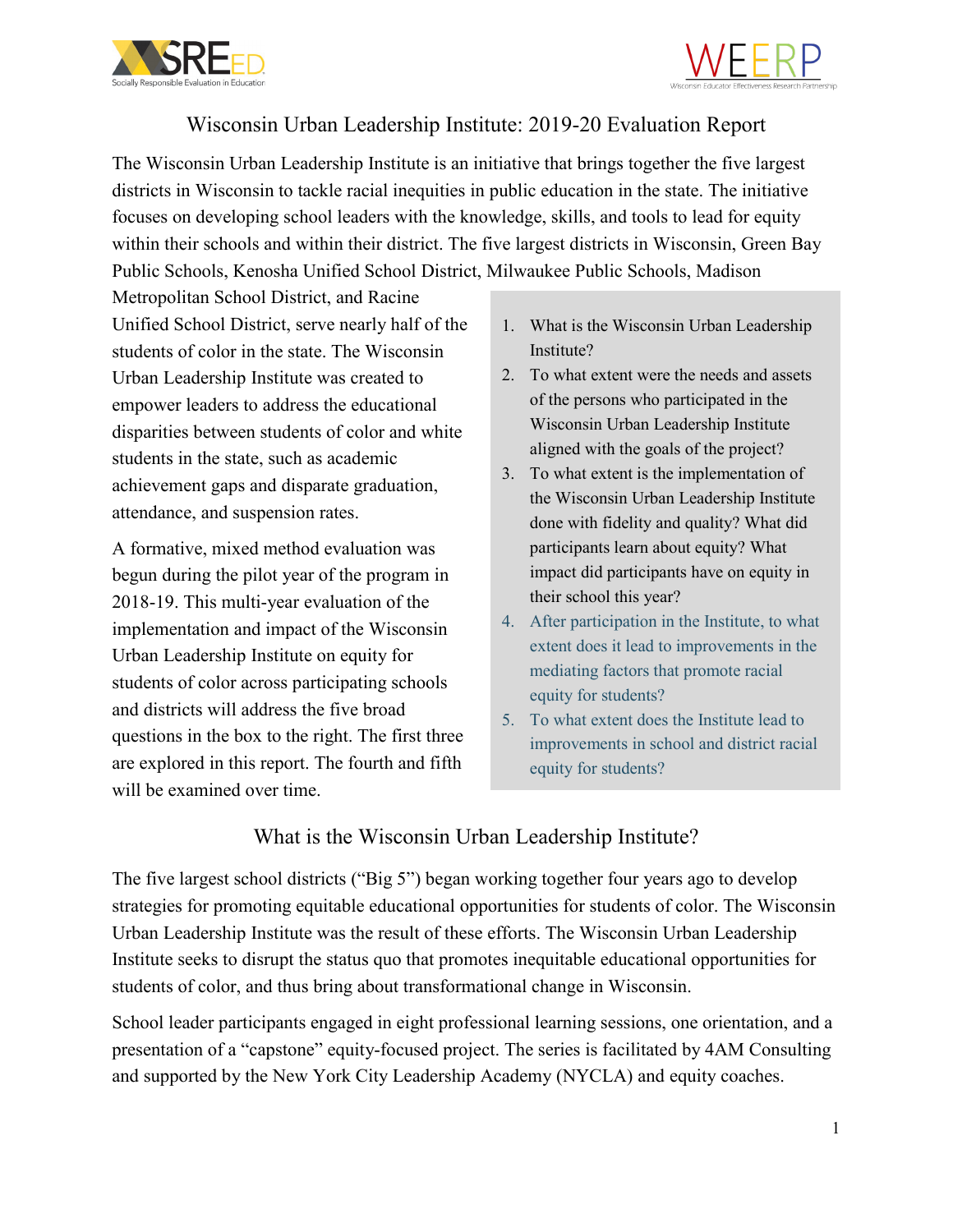



During the professional learning series, school leaders learn from activities, videos, and readings, engage in group discussions and role play, and identify an equity problem of practice within their school to address with an action plan. School leader equity problems of practice and action plans serve as a "capstone project" for the year and they each presented about their project to their fellow cohort members after the conclusion of the professional learning series.

A program theory was developed for the Wisconsin Urban Leadership Institute, and updated to reflect implementation changes made in Cohort II, that included a theory of change and theory of action in the form of a logic model. The theory of change describes the current situation that the Wisconsin Urban Leadership Institute seeks to address and how change is expected to occur. The logic model inputs, outputs and outcomes describe what the program does and what immediate, intermediate, and long-term outcomes will result. The hypothesized immediate outcomes for the program included for school leaders to increase their understanding about racism in education and examine their implicit biases, build a learning community and practice skills for leading conversations about racial equity, and learning to identify inequitable practices and policies and how to address them.

Although the program focuses on school administrators as the change agents within the current structure, it is unlikely that they alone will be able to create transformational change. Such transformational change requires buy-in and action on the part of stakeholders across all levels of education, including: state agencies, district leadership, school leadership, school staff, families, students and communities. To account for the complexity of addressing institutional and structural racism in an educational system, the logic model includes *Foundational Factors for Establishing Educational Equity* that are necessary for the program to achieve its long term goals, but that are not addressed directly by the program. Although the DPI and each of the Big 5 districts are working to address these Foundational Factors, an analysis of these activities is beyond the scope of this evaluation. A discussion of the importance of each is included in Appendix D.

A number of changes were made to Cohort II Wisconsin Urban Leadership Institute in response to feedback from Cohort I. Some of the more noteworthy included:

**Greater involvement of district administrators**. One of the more important changes was to more intentionally involve administrator evaluators in the Wisconsin Urban Leadership Institute. One of the "Foundational Factors" outlined in the logic model is "School leader evaluator support". From the first Cohort participants it was learned that their evaluator was not always clear on what their participation in the Wisconsin Urban Leadership Institute involved and, because of this, might not be on the same page about what school leaders should be doing in their schools to promote equity. To better align the school leader evaluation process with the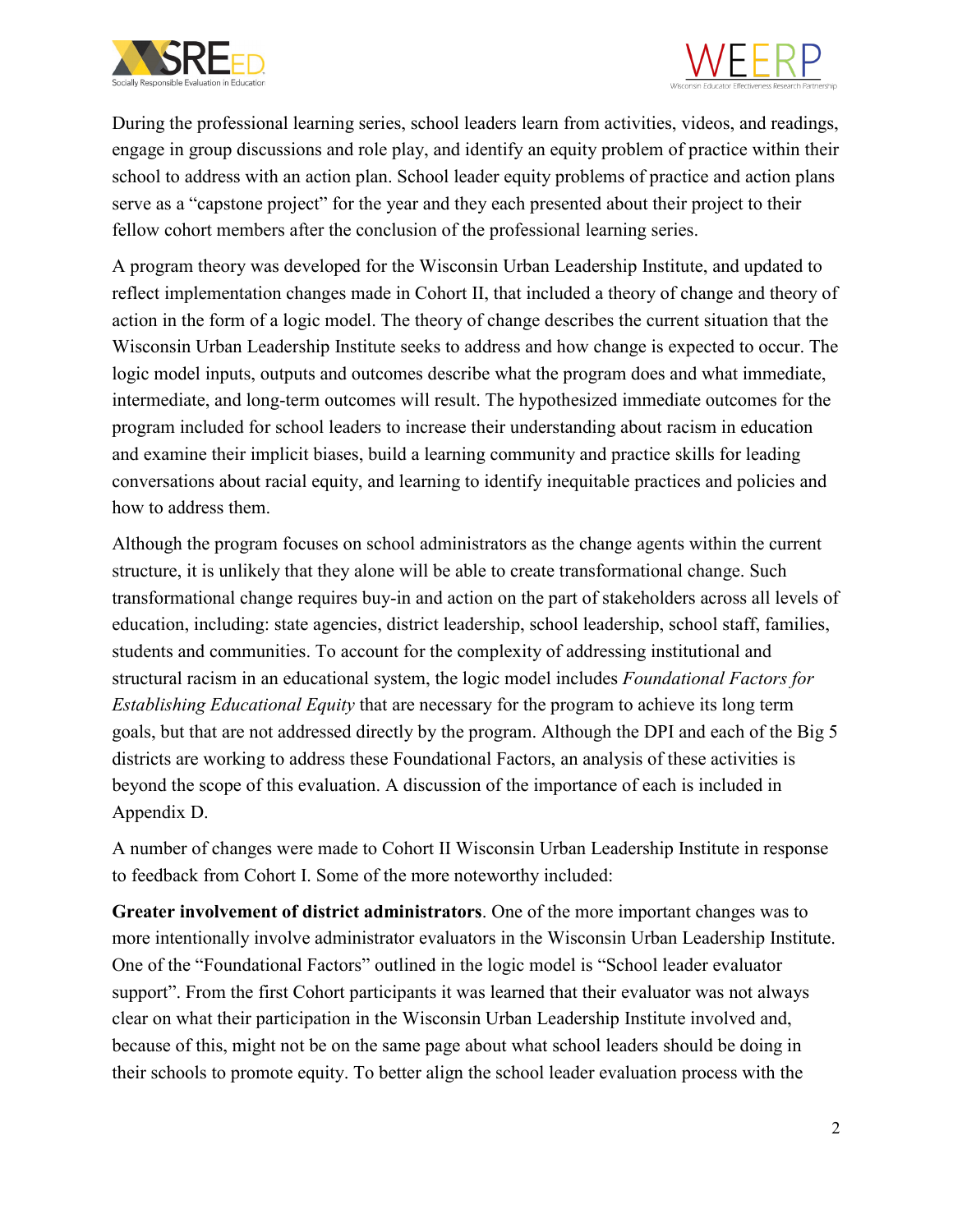



goals of the Wisconsin Urban Leadership Institute, Cohort II school leader evaluators were specifically invited to two sessions and to capstone projects presented at the end of the school year. Eleven district administrators attended at least one of these sessions.

**Clarify the participant selection process.** Cohort II participants were provided clearer explanations regarding why they had been invited to participate. Cohort I participants were unclear about the reason for being selected to participate and some interpreted their invitation as an indictment of their practice. In Cohort II, participation was presented upfront as an opportunity for school leaders to strengthen their leadership capacity.

**A focus more on the coaching role.** Cohort I coaches did not have the experience or training necessary to serve as a coach. In Cohort II, coaches were provided training for serving as an equity-coach during the summer before Cohort II started. Further trainings and reflection opportunities occurred throughout the school year. Together, these efforts served to develop a learning community among coaches. Further, Cohort II coaches attended program sessions and helped facilitate conversations between school leaders. This all shows a much more intentional and planned use of equity coaches to support school leaders in Cohort II.

**Wisconsin-based facilitation**. Wisconsin-based 4am Consulting played a greater role in the facilitation of Cohort II in the Wisconsin Urban Leadership Institute. Facilitation duties were shared with NYCLA, who had been the primary facilitator in Cohort I. In the next Cohort, it is expected that 4am Consulting will serve as the primary facilitator.

**Creating socializing opportunities.** Cohort I participants were universally clear that they really valued the opportunity the Wisconsin Urban Leadership Institute provided them to work with other school leaders. In an effort to further the community developing among participants, a social dinner event was organized in December. Both Cohort I and II participants attended.

**Connecting Cohort II participants with Cohort I participants.** The Wisconsin Urban Leadership Institute was intentional in providing Cohort II participants the opportunity to connect with and learn from Cohort I participants. Cohort I participants were invited to share their experiences promoting equity in their schools and districts. They also attended the social dinner event.

**Moved to virtual.** As with all of education, the COVID-19 outbreak resulted in the final two sessions being held virtually. The Wisconsin Urban Leadership Institute adapted to this and provided participants during these sessions the opportunities to share their challenges trying to keep students and teachers engaged during COVID-19. Although this was and continues to be an extremely difficult and stressful time for everyone, educators and students have been especially affected. Coupling COVID-19 with the murder of George Floyd, magnified the need for the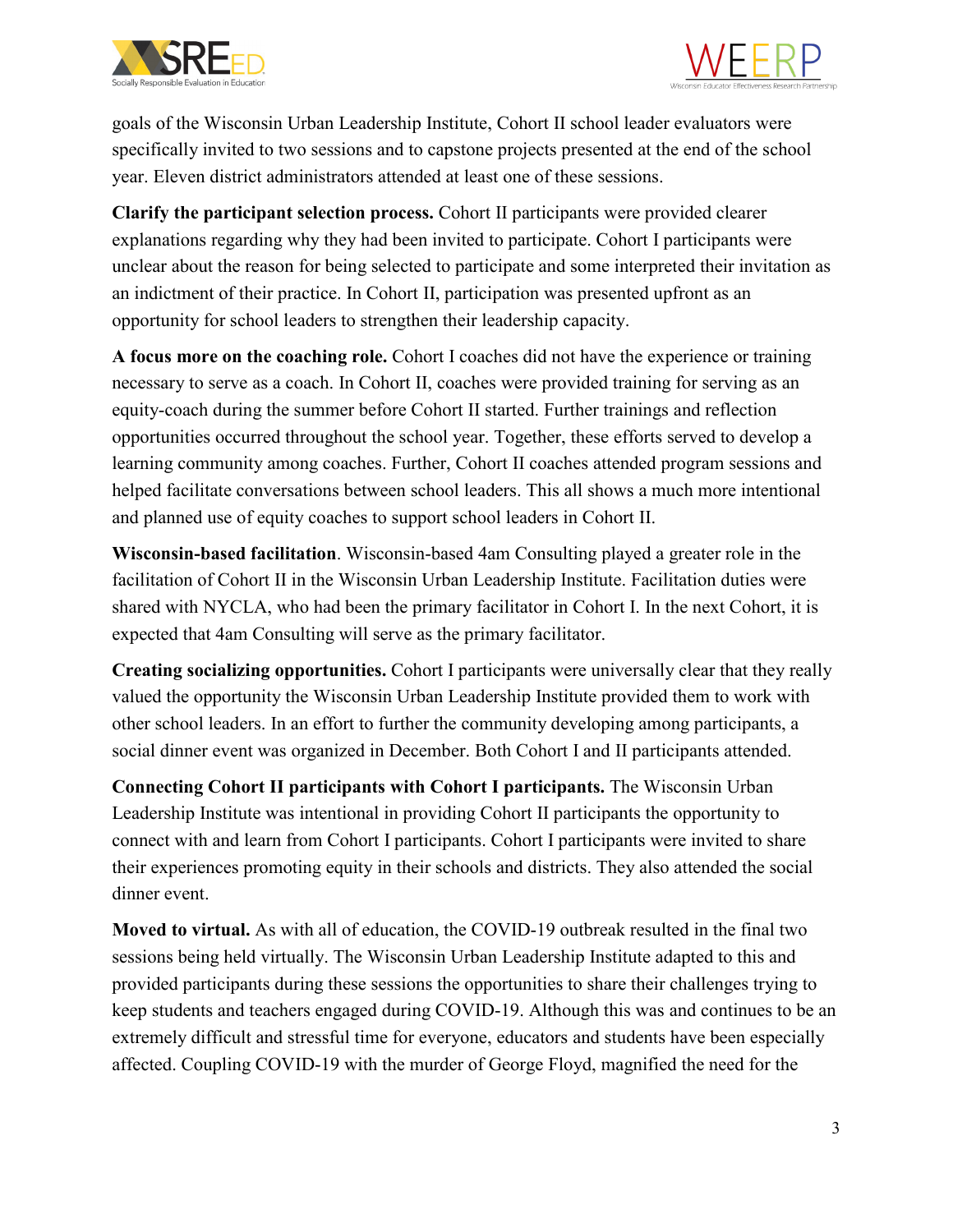



Wisconsin Urban Leadership Institute. Schools need leaders who understand how to productively talk about issues of racism and safety.

**Best practices toolkit.** The initiative created a best practices toolkit from the capstone project presentations for future participants to learn from, as well as for other school leaders across the state. This toolkit was created in response to participant feedback and should prove useful in providing school leaders greater direction for how to begin addressing equity in their school.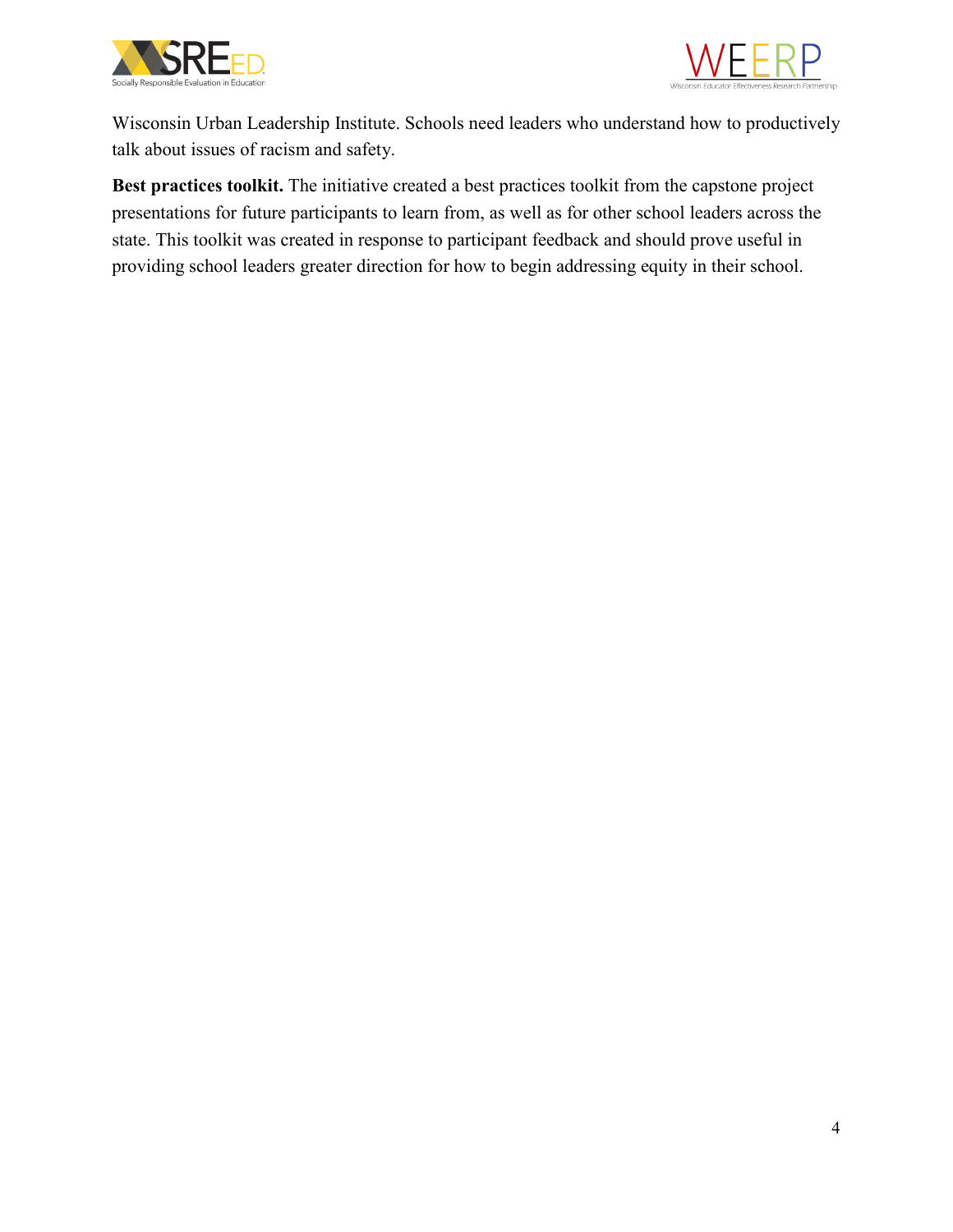



## Figure 1. Wisconsin Urban Leadership Institute Logic Model Inputs, Outputs and Outcomes

| <b>INPUTS</b>                                                                                                                                                                                       | <b>YEAR 1 OUTPUTS</b>                                                                                                                                     |                                                                                   | <b>OUTCOMES</b>                                                                                                                                                                                                                                                                                                                                                                                                                                                                                                                                       |  |                                                                                                                                                                                                  |                                                                                                                                                                                                                                                                                                                                                           |
|-----------------------------------------------------------------------------------------------------------------------------------------------------------------------------------------------------|-----------------------------------------------------------------------------------------------------------------------------------------------------------|-----------------------------------------------------------------------------------|-------------------------------------------------------------------------------------------------------------------------------------------------------------------------------------------------------------------------------------------------------------------------------------------------------------------------------------------------------------------------------------------------------------------------------------------------------------------------------------------------------------------------------------------------------|--|--------------------------------------------------------------------------------------------------------------------------------------------------------------------------------------------------|-----------------------------------------------------------------------------------------------------------------------------------------------------------------------------------------------------------------------------------------------------------------------------------------------------------------------------------------------------------|
|                                                                                                                                                                                                     | <i>Activities</i>                                                                                                                                         | Participation                                                                     | Immediate<br>(end of year I)                                                                                                                                                                                                                                                                                                                                                                                                                                                                                                                          |  | Intermediate<br>(end of year 2)                                                                                                                                                                  | Long Term<br>$(within 3-4 years)$                                                                                                                                                                                                                                                                                                                         |
| Participation of<br>Big 5 districts<br><b>ELLC</b> Steering<br>Committee<br>Work group<br>4AM<br>Consulting<br><b>NYCLA</b><br>PD locations &<br>meals<br>Title II funding<br>Training<br>materials | Kick Off<br>PD sessions<br>coaching<br>support<br>ELI needs<br>assessment<br>Problem of<br>Practice &<br>Capstone<br>Project<br>Capstone<br>presentations | School leader<br>participants<br>from Big 5<br>districts<br>coach<br>participants | Increased understanding of racism $\&$ its<br>impact on individuals & society<br>Introspection & awareness about attitudes,<br>emotions & behaviors regarding oppression<br>Establish a learning community<br>Build skills to lead courageous conversations<br>about racial equity<br>Identify inequitable practices $\&$ policies<br>Develop an action plan to address a Problem<br>of Practice<br>Document efforts to lead for equity<br>Develop sustainability plan<br>Coaches are trained to facilitate growth of<br>culturally competent leaders |  | Empower<br>principals as<br>equity<br>champions<br>Develop<br>culturally<br>competent<br>leaders<br>Build a school<br>culture<br>promoting<br>equity<br>Design school<br>improvement<br>strategy | Schools are racially<br>inclusive & all students<br>feel like they belong<br>All students & families<br>receive the supports they<br>need to succeed<br>Collective trust exists<br>between schools, families<br>& students<br>Communities are<br>strengthened<br>Racial disparities in<br>academic achievement,<br>discipline & attendance<br>are reduced |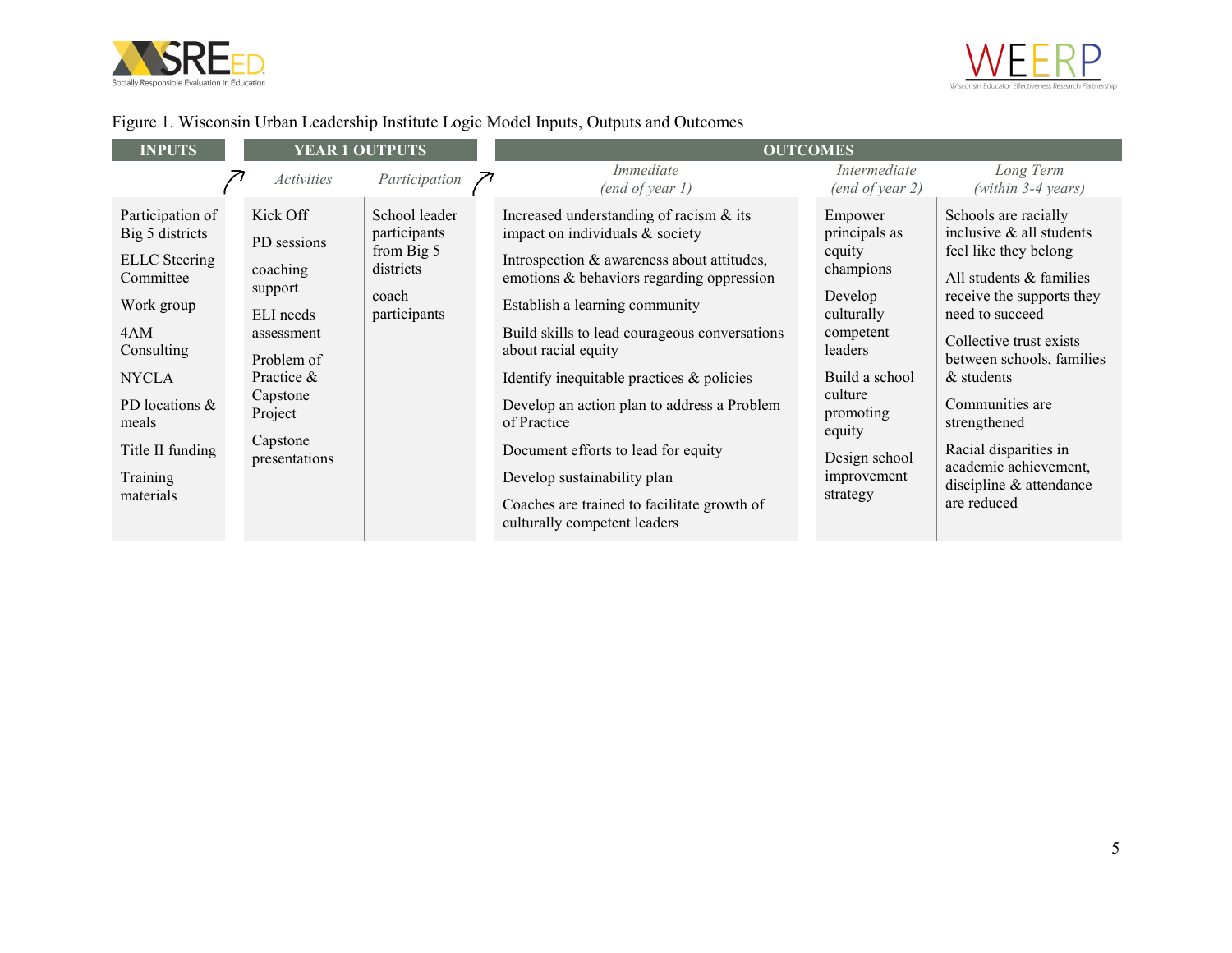



### Figure 2. Wisconsin Urban Leadership Institute Logic Model Assumptions and Foundational Factors

| <b>ASSUMPTIONS</b>                                                                                                                                                                                                                                                                                                                                                                                                                                                                                                                                                                                                                                               |                                                                                                                                                                                                                                                                                                                                                                                     | <b>FOUNDATIONAL FACTORS NECESSARY FOR ESTABLISHING EDUCATIONAL</b><br><b>EQUITY</b>                                                                                                                                                                                                                                                                                                                                              |
|------------------------------------------------------------------------------------------------------------------------------------------------------------------------------------------------------------------------------------------------------------------------------------------------------------------------------------------------------------------------------------------------------------------------------------------------------------------------------------------------------------------------------------------------------------------------------------------------------------------------------------------------------------------|-------------------------------------------------------------------------------------------------------------------------------------------------------------------------------------------------------------------------------------------------------------------------------------------------------------------------------------------------------------------------------------|----------------------------------------------------------------------------------------------------------------------------------------------------------------------------------------------------------------------------------------------------------------------------------------------------------------------------------------------------------------------------------------------------------------------------------|
| School leaders are critical to addressing disparities in<br>educational experiences and opportunities for students<br>of color<br>Equity coaches will provide the necessary support and<br>feedback for principals to develop cultural competence<br>Students of color experience disparities in<br>opportunities and achievement due to implicit biases,<br>microaggressions and lowered teacher expectations<br>School leaders will help school staff adopt a school<br>culture promoting equity<br>School leaders will continually work towards realizing<br>long-term equity goals after their participation in<br>Wisconsin Urban Leadership Institute ends | Continued Title II funding or transition to<br>Title I funding<br>Supportive state and district policies $\&$<br>procedures<br>School Board support<br>School leader evaluator support<br>Shared school leadership that includes<br>families, students and communities<br>Development, recruitment & retention of<br>effective & racially diverse teachers<br>School funding parity | Availability of services all students & families<br>need to succeed<br>High-quality instruction<br>Culturally-relevant curriculum & practices<br>Positive behavioral practices<br>Support for social $&$ emotional learning<br>Communities are engaged in schools<br>All families are viewed as partners in supporting<br>student learning<br>Wisconsin Urban Leadership Institute-trained<br>principals remain in their schools |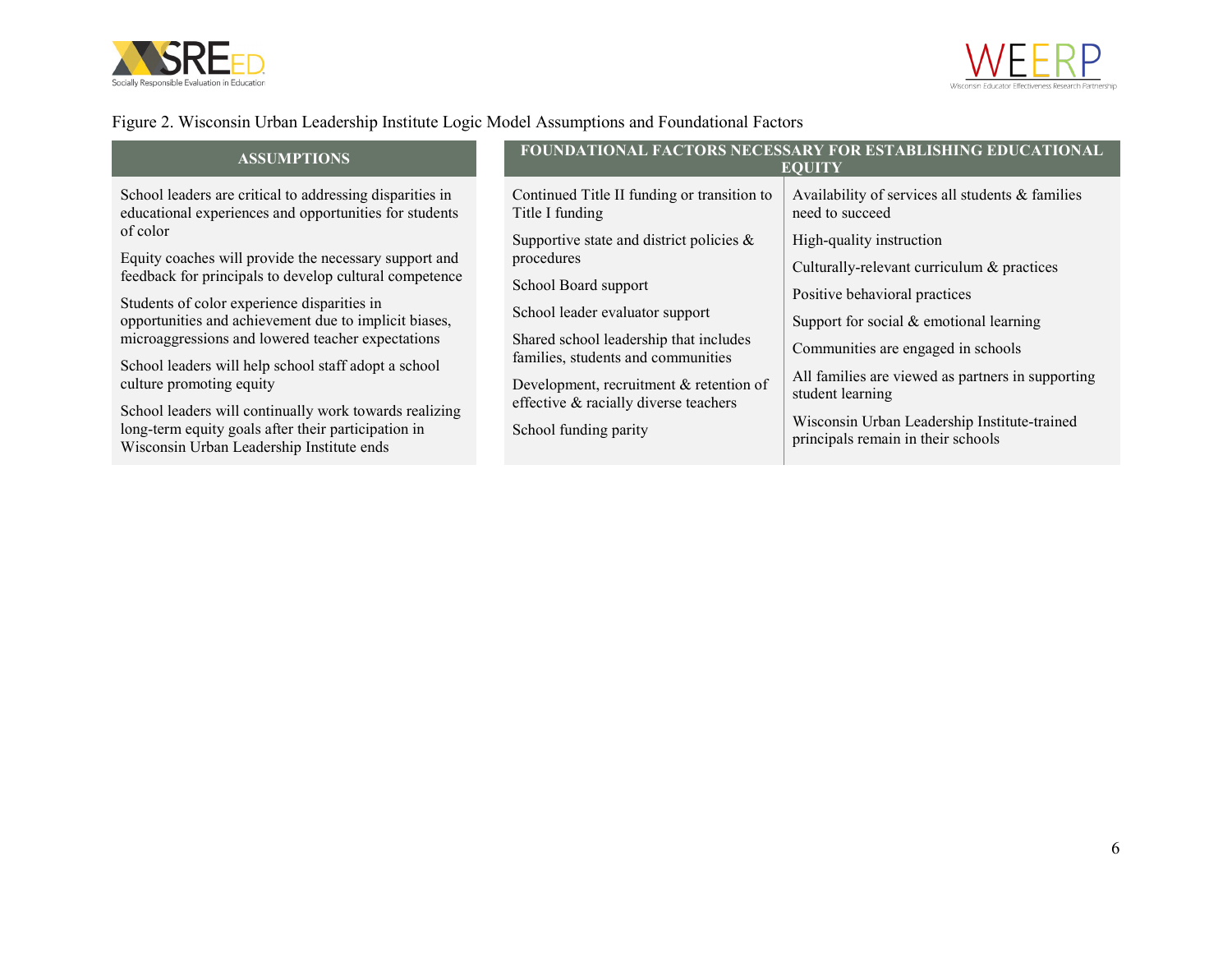



## <span id="page-9-0"></span>To what extent were the needs and assets of the persons who participated in the Wisconsin Urban Leadership Institute aligned with the goals of the project?

The evaluation examined quantitative data about the school leaders participating in the 2019-20 Wisconsin Urban Leadership Institute cohort. The 2019-20 cohort was diverse in terms of race and ethnicity, sex, experience in education and experience as a school administrator. Twentyfour school leaders participated; fifteen were principals and nine were assistant principals. Thirteen school leaders led elementary schools, four led middle schools, and seven led high schools. Five identified as Black, one as Latinx, and 18 as White. Thirteen identified as female and 11 as male. Nineteen had at least a master's degree in education. All but three had at least 10 years of experience in Wisconsin public education. Half had worked within their current district for at least 10 years. Five were new to their district. All schools served by participants had near universal student eligibility for free or reduced lunch and included mostly students of color.

Fourteen of the 24 school leader participants had been provided performance feedback from their evaluator in the three years immediately prior to their participation in the Wisconsin Urban Leadership Institute. The results of these evaluations (presented below) suggest all participants were viewed as strong and effective school leaders across all aspects of the Wisconsin Framework for Principal Leadership (WFPL). Most Cohort II participants had been rated as a *Distinguished* professional (Figure 5). Clearly, Cohort II participants were partly selected to participate in the Wisconsin Urban Leadership Institute because of their strong leadership.



Figure 3. WFPL Effectiveness Ratings - Human Resource Leadership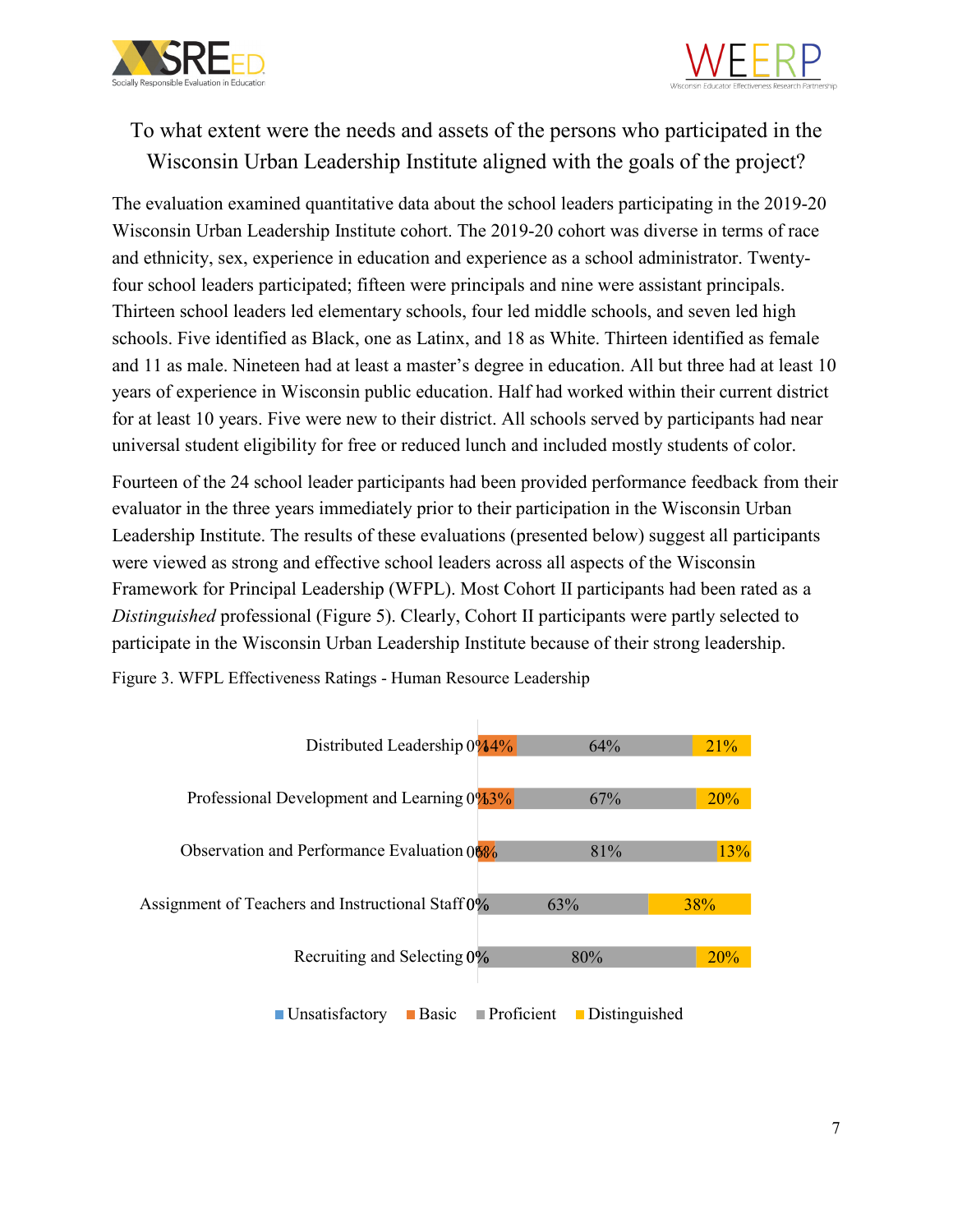



#### Figure 4. WFPL Effectiveness Ratings - Instructional Leadership



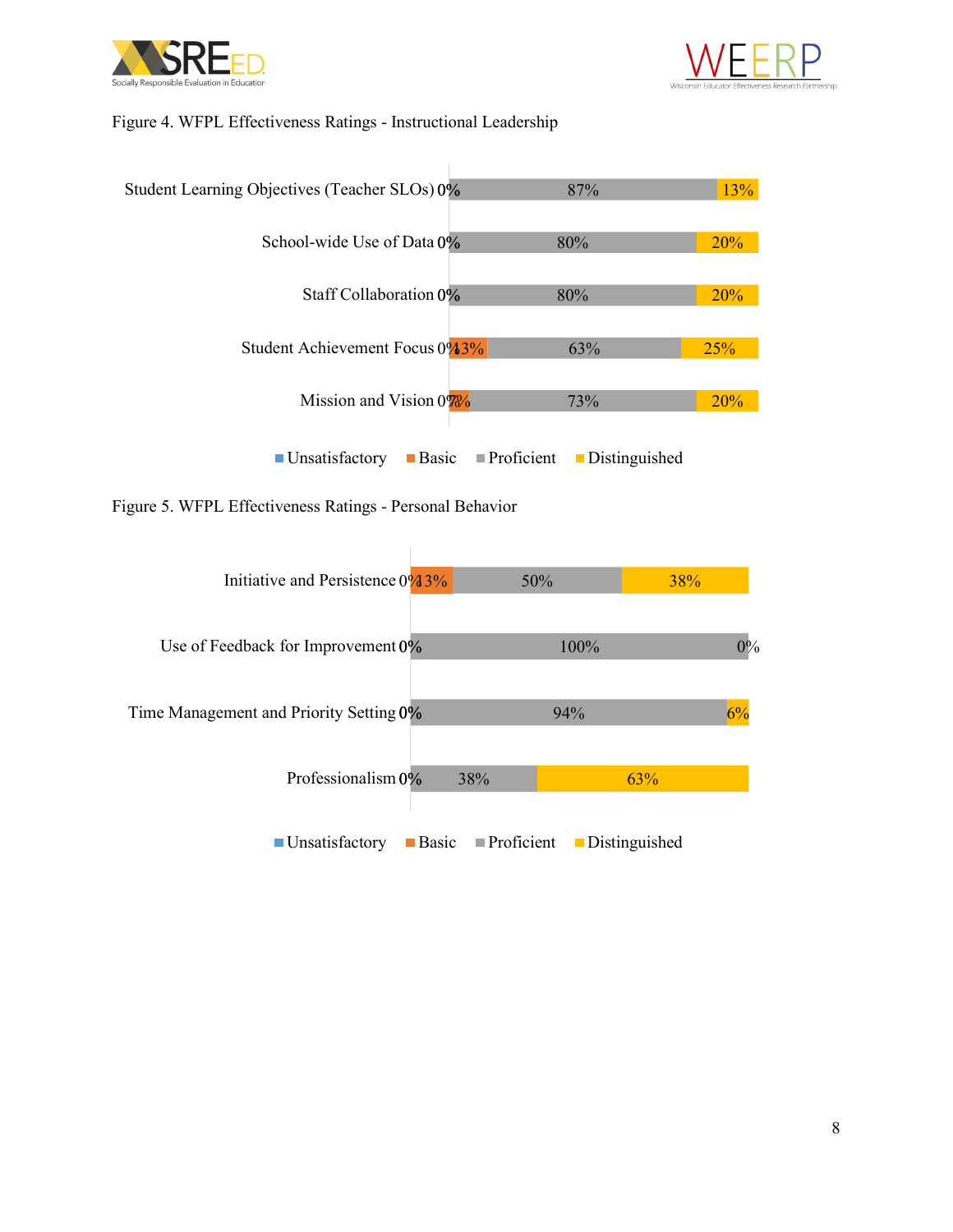



#### Figure 6. WFPL Effectiveness Ratings - Intentional and Collaborative School Culture

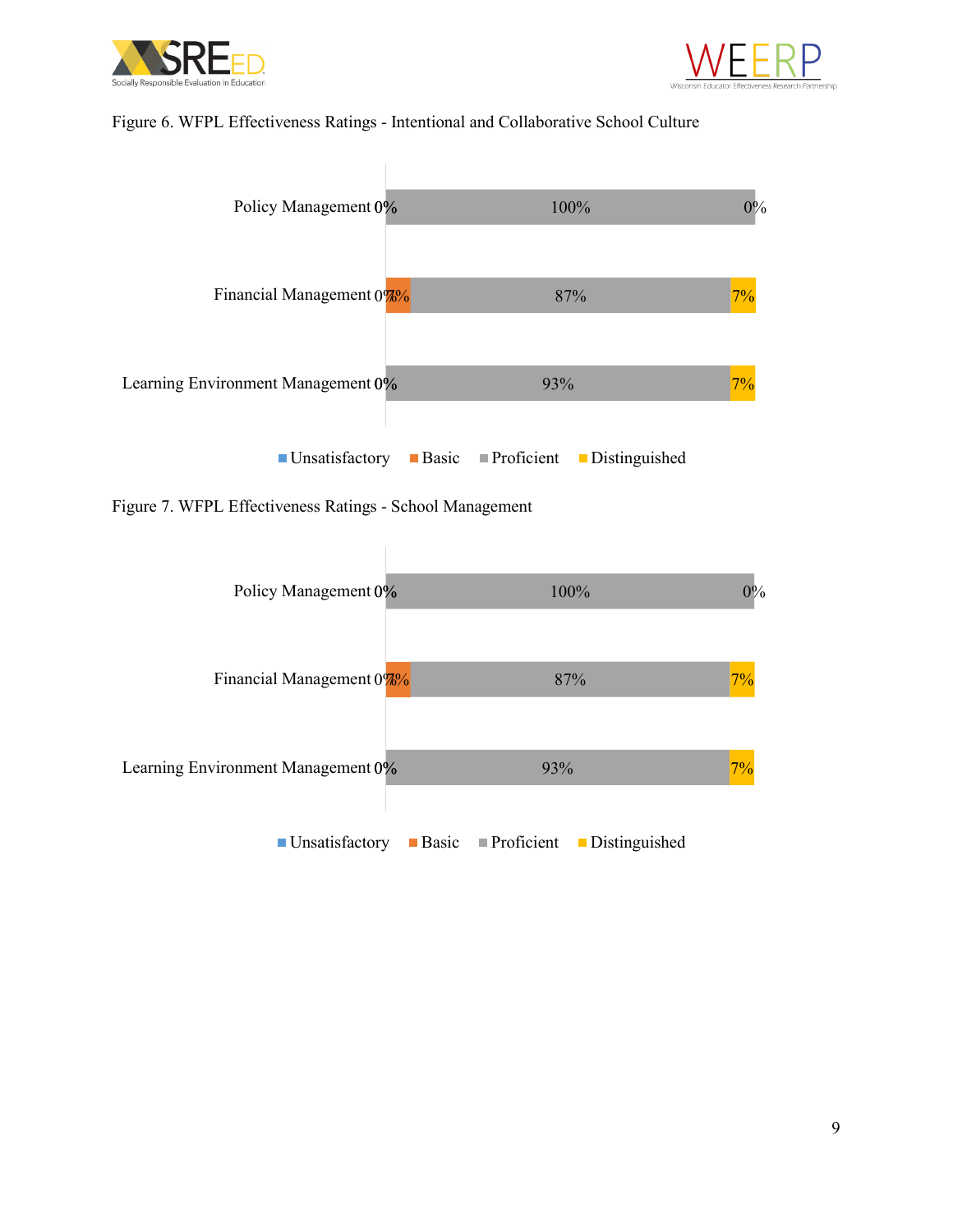



## <span id="page-12-0"></span>To what extent was the implementation of the Wisconsin Urban Leadership Institute done with fidelity and quality?

### <span id="page-12-1"></span>**Nearly all school leaders completed the training and attended nearly all of the sessions.**

There were 24 school leaders recruited to participate in the Wisconsin Urban Leadership Institute; all completed the training. Seventeen attended at least seven of nine sessions.

### <span id="page-12-2"></span>**School leaders felt the Wisconsin Urban Leadership Institute included effective content and was facilitated well.**

In the year-end survey, all respondents *Agreed* or *Strongly Agreed* that the facilitation was effective and that the content was effective and valuable. In contrast to Cohort I participants, very few reported having trouble keeping up with the amount of work required. This was true even after the initiative moved online because of COVID-19; 87% reported that they were still able to develop their understanding of equity and racism once sessions moved online. On an open-ended question about how the program could be improved, participants expressed a desire for more school leaders to receive this training and placing a greater focus on intersectionality and equity regarding other identities as well.

Figure 8. Cohort II perceptions of Wisconsin Urban Leadership Institute facilitation (*Please indicate the extent to which you agree or disagree with the following statement.)*

| When the ULI moved to online instruction I was<br>able to continue to develop my understanding of $0\%13\%$<br>equity and racism. |                      | 67%              |     | 20%      |
|-----------------------------------------------------------------------------------------------------------------------------------|----------------------|------------------|-----|----------|
| It was difficult to keep up with the the amount of<br>work required of me to participate in the                                   | 33%                  | 53%              |     | $13\%$ % |
| Wisconsin Urban Leadership Institute.<br>The WULI content has been effective/valuable. 0% 20%                                     |                      | 80%              |     |          |
| The facilitation of the Wisconsin Urban                                                                                           |                      |                  |     |          |
| Leadership Institute has been effective (organized, 0%<br>clear, and engaging).                                                   | 27%                  |                  | 73% |          |
| Strongly disagree<br>Disagree                                                                                                     | $\blacksquare$ Agree | ■ Strongly Agree |     |          |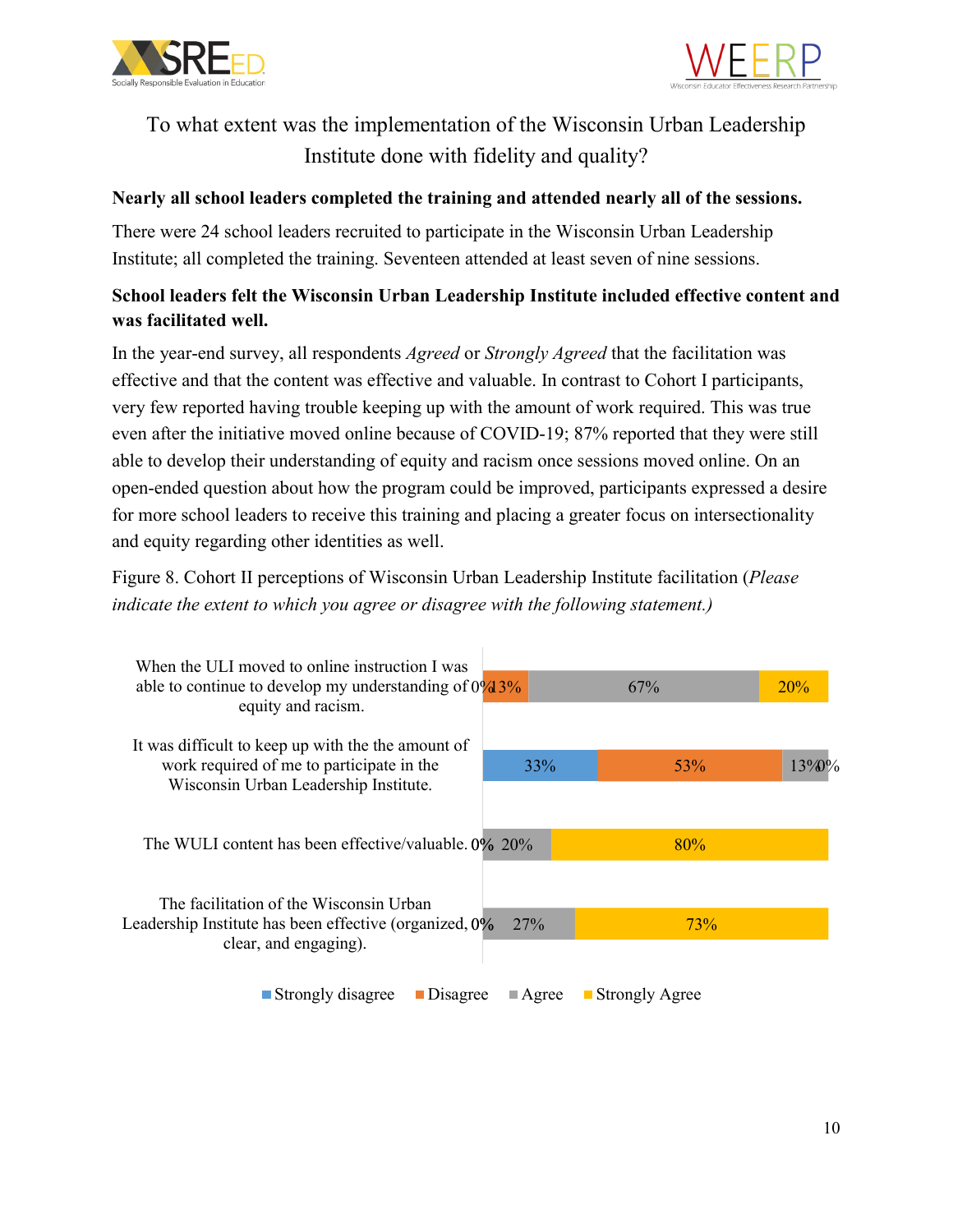



### <span id="page-13-0"></span>**The opportunity to network and collaborate with other school leaders across all five districts was greatly appreciated and valued by participants.**

All of the survey respondents *Agreed* or *Strongly Agreed* that networking with other school administrators was useful and that they were comfortable sharing their personal experiences during the Wisconsin Urban Leadership Institute. Additionally, 93% *Agreed* or *Strongly Agreed* that they gained ideas for promoting equity in their own school from other school leader capstone projects. Further speaking to the need for networking opportunities provided by the Wisconsin Urban Leadership Institute, over half (54%) indicated that they would not be collaborating much with other principals if not for their participation in the Wisconsin Urban Leadership Institute.

Figure 9. Cohort II perceptions of the Wisconsin Urban Leadership Institute professional learning community (*Please indicate the extent to which you agree or disagree with the following statement.)*

| Hearing other principals talk about their capstone<br>projects helped me gain ideas for how to promote $0\%$ %<br>equity in my own school.  |     | 40% | 53%        |       |
|---------------------------------------------------------------------------------------------------------------------------------------------|-----|-----|------------|-------|
| Networking with other school administrators<br>helped me continue to promote equity in my school $0\%$ %<br>during the COVID-19 crisis.     |     | 40% | <b>53%</b> |       |
| I was comfortable sharing my personal experiences<br>and perspectives with others during the Wisconsin $0\%$<br>Urban Leadership Institute. |     | 53% | 47%        |       |
| If I were not in the Wisconsin Urban Leadership<br>Institute, I would not be collaborating much with<br>other principals.                   | 7%  | 47% | 47%        | $0\%$ |
| Networking with other school administrators at the $0\%$<br>Wisconsin Urban Leadership Institute was useful.                                | 27% |     | 73%        |       |

Strongly disagree Disagree Agree Strongly agree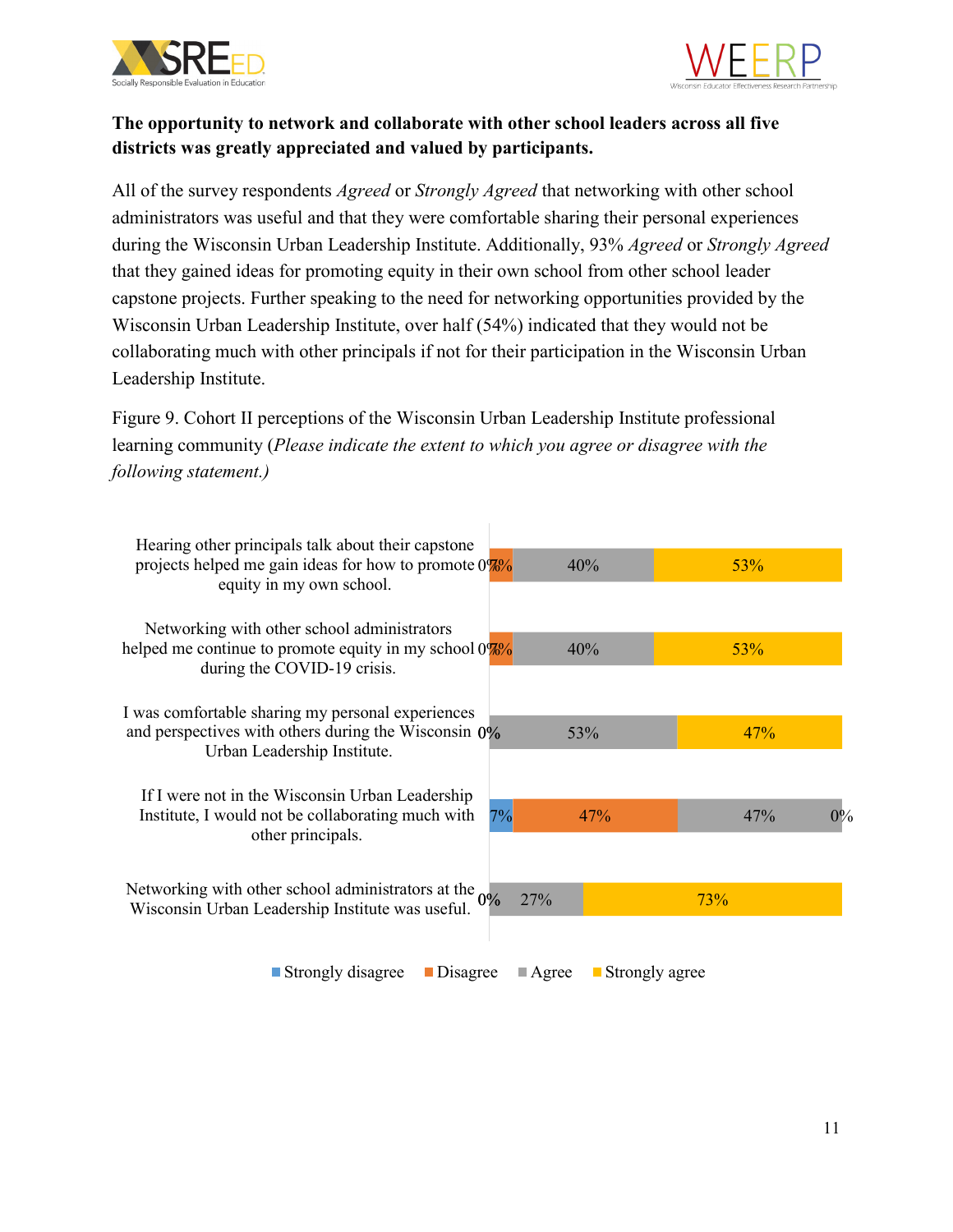



### **Equity coaches effectively supported the growth of school leaders.**

All nine coaches were former principals who identified as female. Five identified as Black or African American and four as White. On the year-end survey, 93% of school leaders *Agreed* or *Strongly Agreed* that they were able to be open and honest with their coach, 86% felt coaching was effective, 93% felt their coach provided them with learning opportunities, and all felt their coach supported their problem of practice.

Figure 10. Wisconsin Urban Leadership Institute coaching (*Please indicate the extent to which you agree or disagree with the following statement.)*

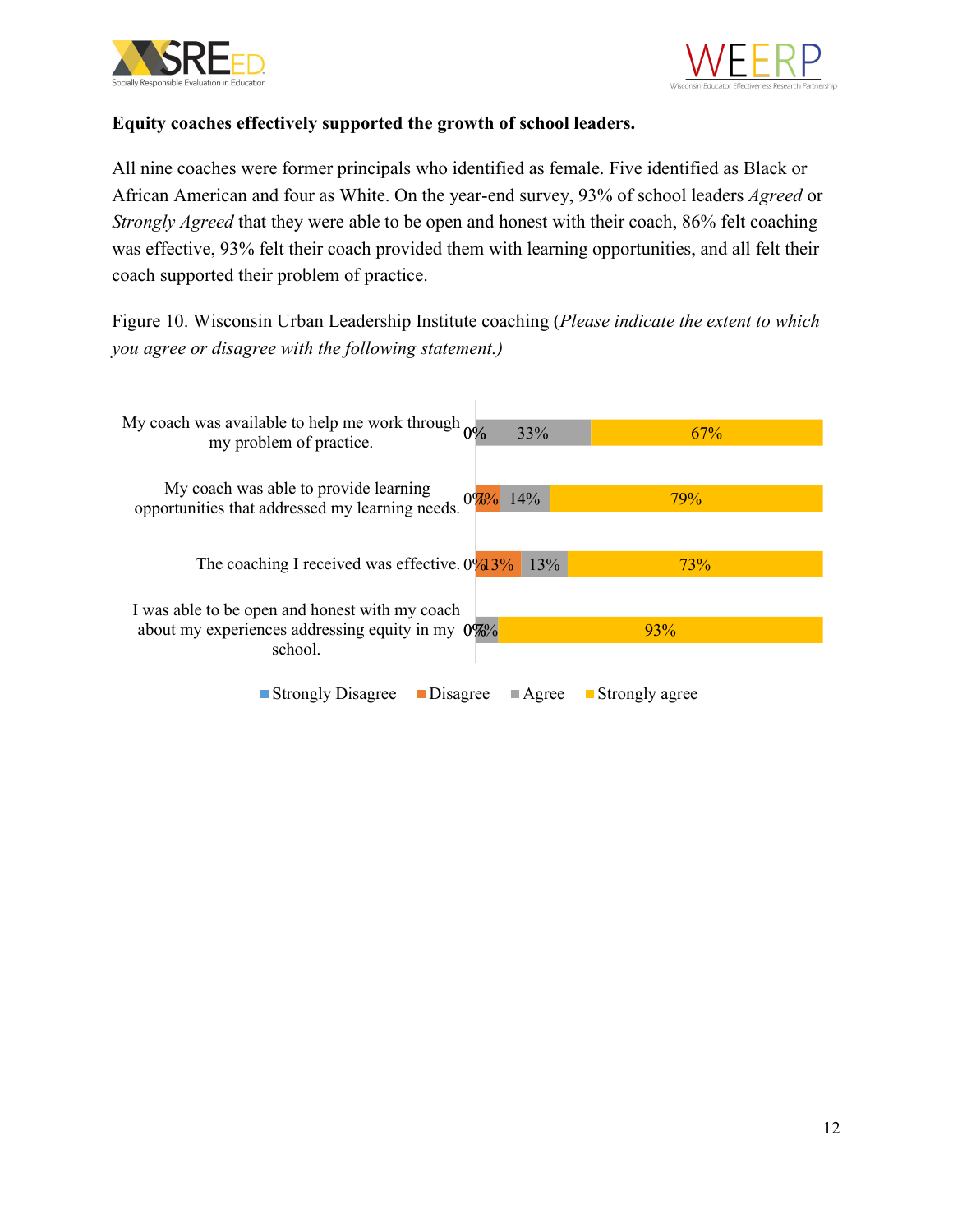



What did participants learn about equity?

## <span id="page-15-1"></span><span id="page-15-0"></span>**School leaders completed the training with a strong understanding of their own biases and how racism impacts education.**

All of the respondents *Agreed* or *Strongly Agreed* on the year-end survey that they understand their implicit biases, its impact on their leadership, and how racism impacts their students. Further, all school leaders reported understanding how to recognize inequitable practices and policies in their district and across education more generally.

Figure 11. Increased understanding of racism & its impact on individuals & society (*Please indicate the extent to which you agree or disagree with the following statement.)*

| I am aware of inequitable practices and policies $0\%$<br>in my school and district.  | 40%                  |                               | 60% |
|---------------------------------------------------------------------------------------|----------------------|-------------------------------|-----|
| I am able to recognize inequitable practices and $0\%$<br>policies in education.      |                      | 53%                           | 47% |
| I understand the impact my implicit bias has on $0\%$ 20%<br>my leadership.           |                      |                               | 80% |
| I understand my implicit bias. 0%                                                     | <b>27%</b>           |                               | 73% |
| I have an increased understanding of the effect of $_{0\%}$<br>racism on my students. | 40%                  |                               | 60% |
| ■ Strongly disagree<br><b>D</b> isagree                                               | $\blacksquare$ Agree | $\blacksquare$ Strongly agree |     |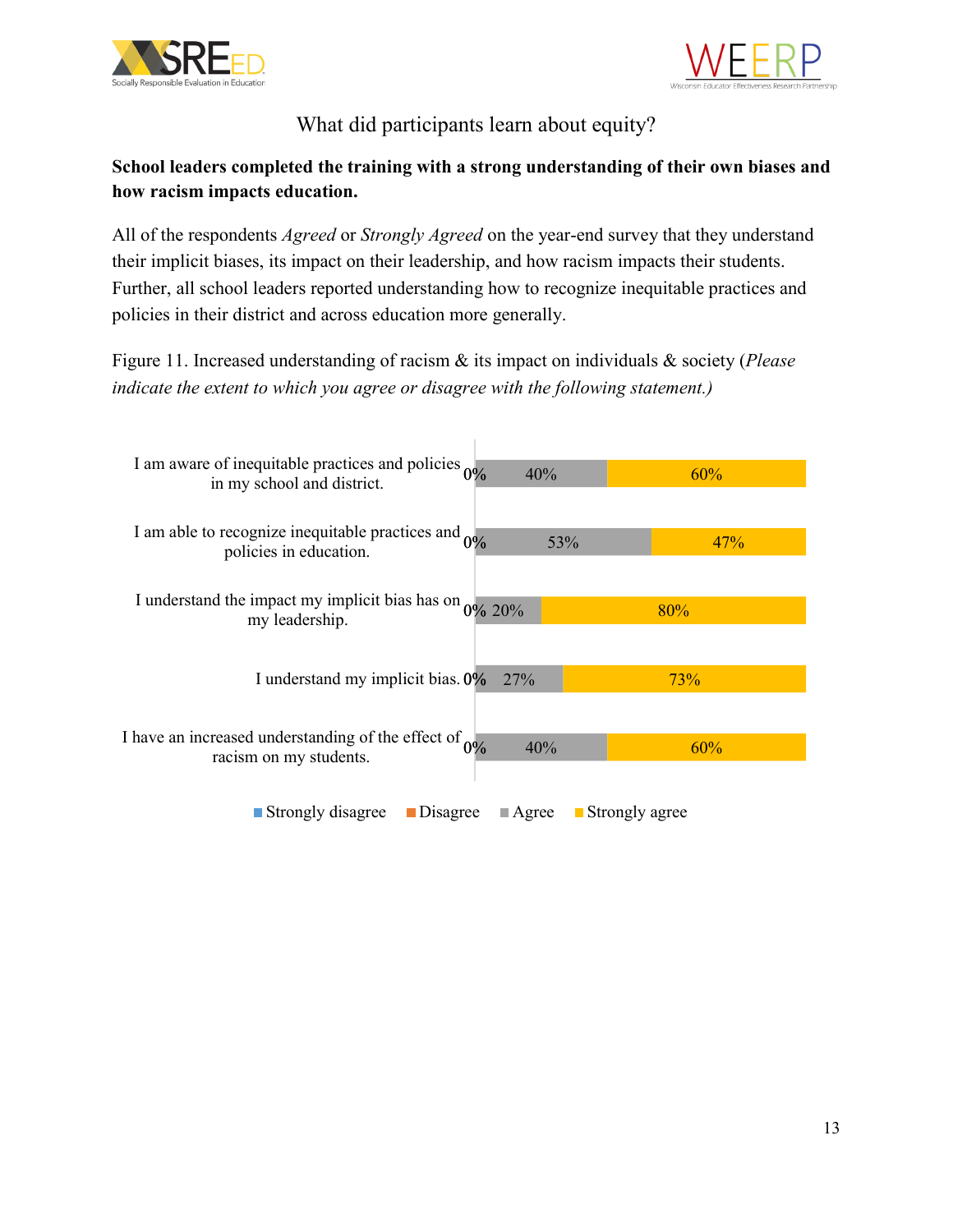



## **School leaders completed the training with greater confidence that they have the skills necessary to promote equity in their school.**

All of the respondents *Agreed* or *Strongly Agreed* that they understand how to develop strategies for promoting equity in their school and they are more skilled at having conversations with their staff focused on racial equity. All but one felt they understood how to document their efforts.

Figure 12: Developing skills in promoting equity (*Please indicate the extent to which you agree or disagree with the following statement.)*

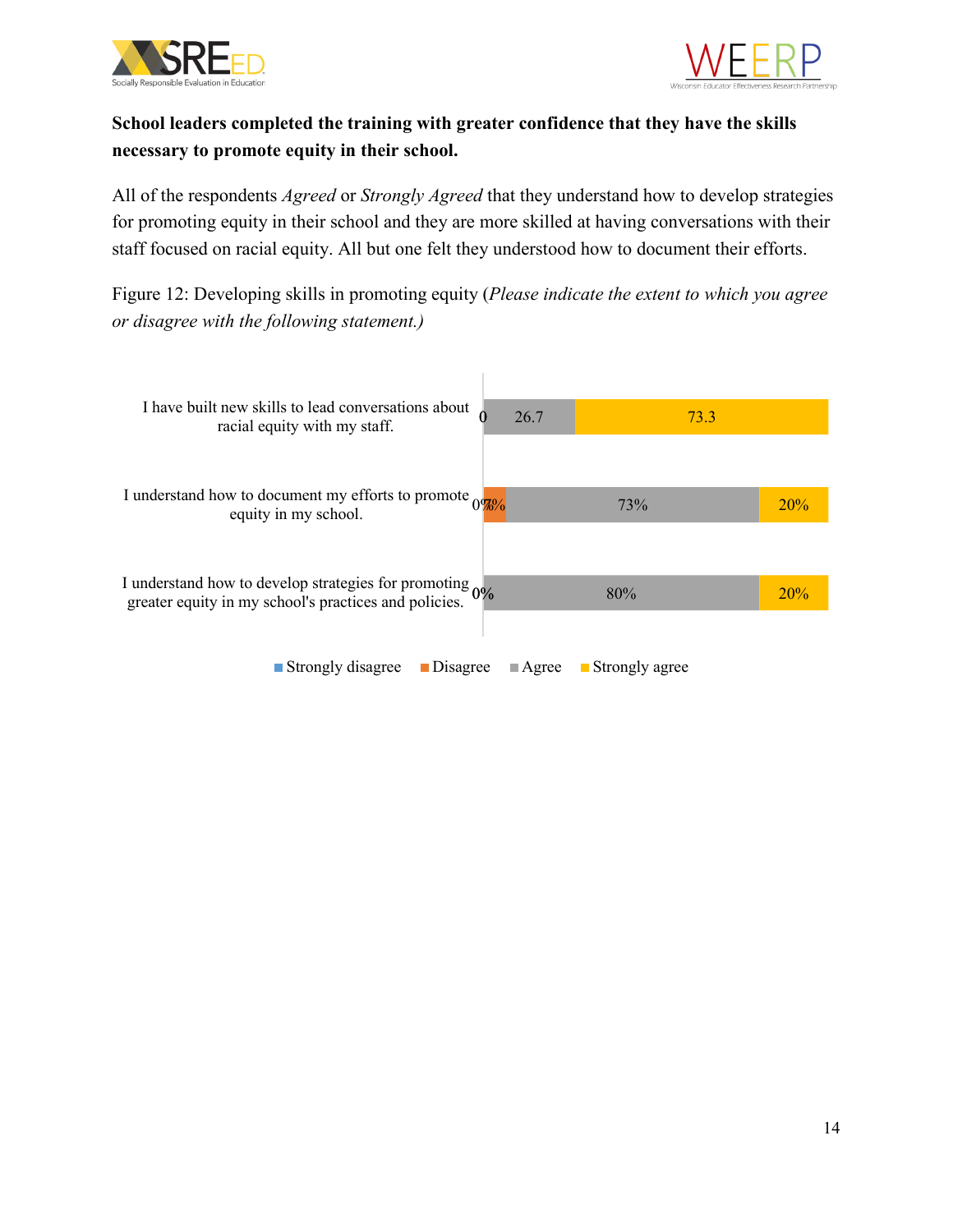



What impact did participants have on equity in their school this year?

## <span id="page-17-0"></span>**Participants already started to apply their equity skills, by leading conversations about racial equity with school staff.**

While it is still early to expect changes to have occurred in schools, school leaders have already began to apply what they have learned in their school. 93% of school leaders reported leading at least one conversation about racial equity with their staff and most (87%) used a walk-through tool, provided as part of the training, at least once to help guide their conversations.

Figure 12: School leaders working to change theirs schools (*How many times did you engage in the following this year?*)

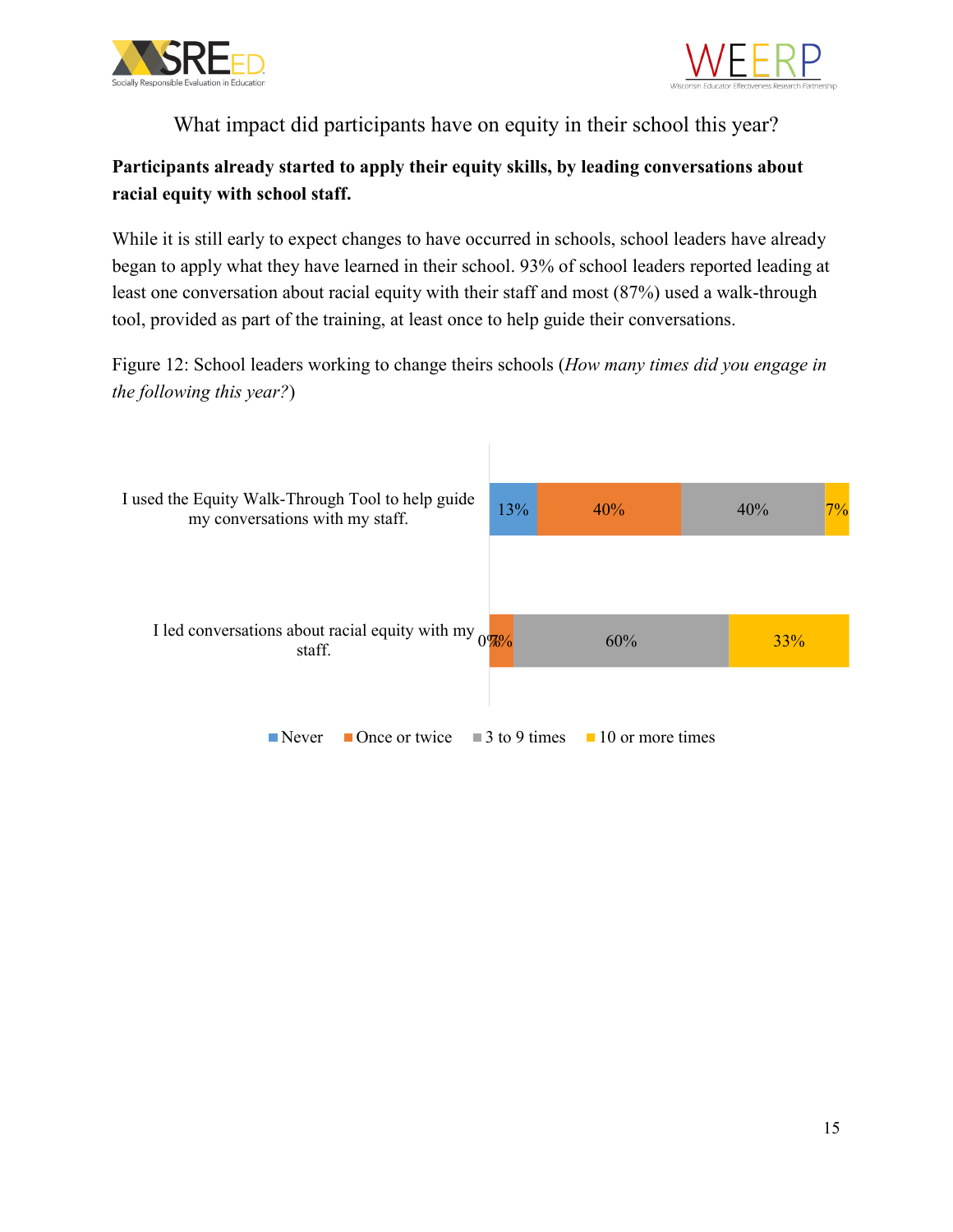



## **Capstone projects provided Cohort II participants with valuable experience addressing equity in their schools.**

93% of participants agreed that "capstone project helped prepare me to develop strategies and document my efforts for promoting equity in my school." Because of COVID-19, capstone presentations were delivered virtually in the summer. All participants still completed their capstone projects. Further, Cohort II participants were asked to provide other participants critical verbal and written feedback after each presentation. Each participant received a summary of written feedback that served to reinforce what was accomplished:

*"The connection between your lived experience and your commitment to making a difference for all kids is evident and strong."*

*"You took an important step of changing up some of the historical context of your school through adjusting group roles and implementing equity circles."*

And challenge participants to continue and extend the work:

*"In your next steps, consider how the work you've done and continue to do - What are your hopes for impacting staff practices, attitudes and beliefs? Think how that can be measured as it is so powerful!"*

*"Continue to include the voice of students and families into your planning. This may mean having to adjust some of the structures and plans that you have put in place."*

## Summary

<span id="page-18-0"></span>It is clear that the Wisconsin Urban Leadership Institute provides school leaders with an effective experience that helps them develop the skills necessary to be an equity champion in their school. The second Cohort benefitted from many of the lessons learned from the first Cohort.

- Participants understood better why they were there.
- Participants were better able to manage the required work load.
- Cohort II participants had the benefit of learning from Cohort I participants.
- Coaching was greatly improved.
- There were more opportunities to collaborate and build trust with other school leaders.
- Engaging district administrators in the Institute lead to school leaders feeling better supported in their districts.

Together, these results demonstrate how the Wisconsin Urban Leadership Institute is evolving to improve and increase its impact on school leaders and schools.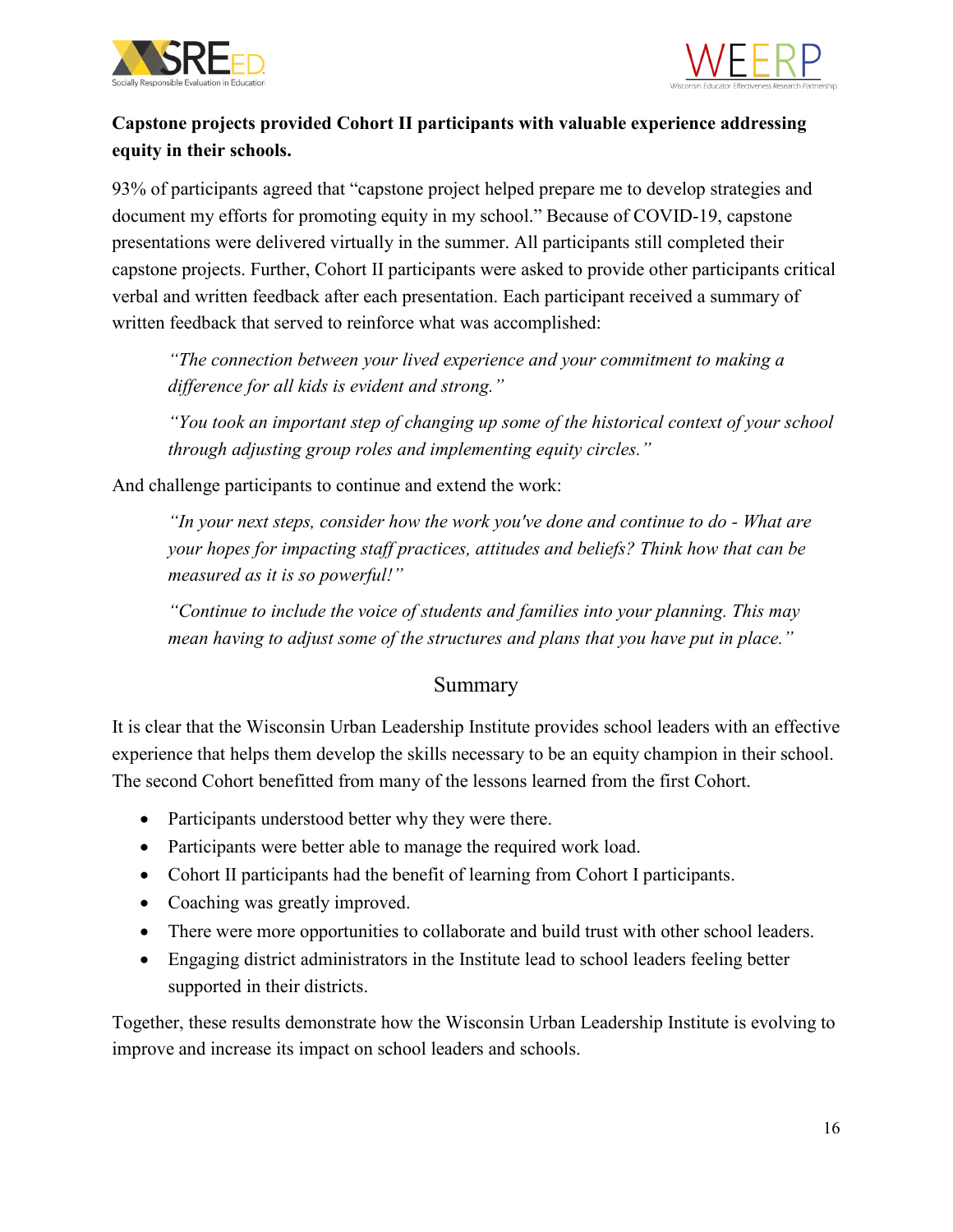



In Cohort III, the Wisconsin Urban Leadership Institute will continue to be delivered virtually. It is unclear how this necessary change will affect the experience and learning of participants. Part of the success of the Wisconsin Urban Leadership Institute has been due to the strengths of relationships and trust that have developed between participants. It is not clear how much of that can be accomplished virtually. However, given the reactions of Cohort II participants to the switch to virtual, it seems that much of it can be. Participants have and will continue to support each other. There has never been a time in our lifetimes when this has been more needed.

## Next Steps

<span id="page-19-0"></span>Our multi-year evaluation will continue to document, as we are able, the extent that the Institute leads to improvements in the factors that promote racial equity for students and ultimately if we see improvements in school and district racial equity for students of color. COVID-19 complicates this work. It is not clear when the evaluation would be allowed into schools to document changes in school culture and outcomes related to participation in the Wisconsin Urban Leadership Institute. Further, because COVID-19 is continuing to have a monumental impact on school culture and climate, it will be extremely difficult to measure any incremental change occurring because of the Wisconsin Urban Leadership Institute.

It is also not clear what student outcomes could be used to document impact. This spring, after COVID-19 closed schools, few schools continued with testing and school attendance became a very messy metric. Many schools served by participants simply remained closed or have struggled to engage with students. All of this is to suggest we may be further away from answering these evaluation questions:

- 1. After participation in the Institute, to what extent does it lead to improvements in the mediating factors that promote racial equity for students?
- 2. To what extent does the Institute lead to improvements in school and district racial equity for students?

While the negative impact COVID-19 is having on schools is clear, perhaps this time could provide an opportunity to examine what we want the schools students return to, to look like. The truth is that our schools before COVD-19 were not working for the majority of students of color. Hence the need for initiatives like the Wisconsin Urban Leadership Institute. This could be a chance to truly examine how we want our schools organized and work to realize that vision. This might be the time in our history to honestly look at what is needed to create the environment needed to authentically address the racism and bias plaguing our school system. The Foundational Factors document summarizes some of what needs to happen to accomplish this (Appendix D). If we move toward strengthening our schools in these ways, school leaders will have a much clear path to realize the long-term outcomes of creating inclusive schools that are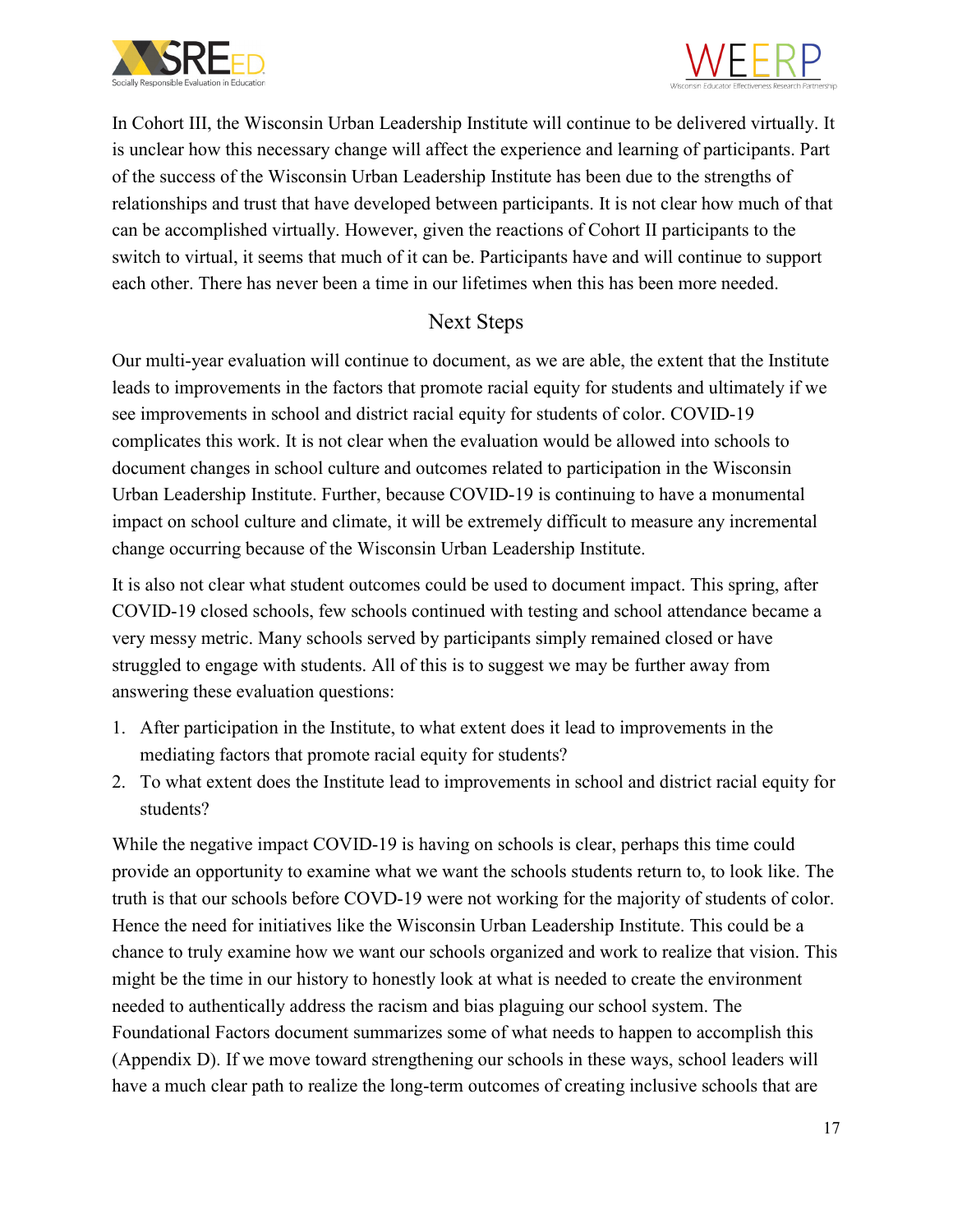



trusted by students and families, supportive of all students and families, and where racial disparities can be reduced.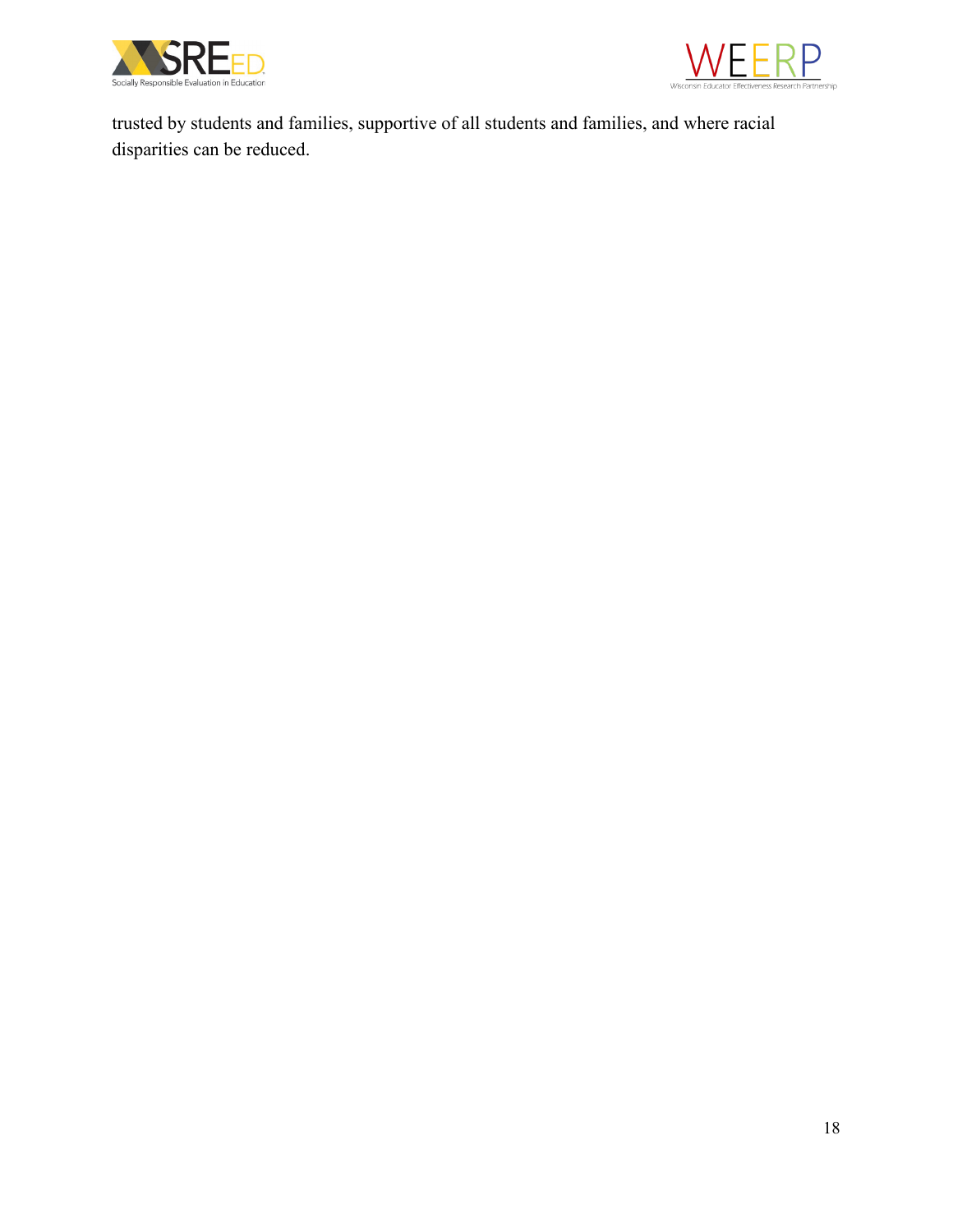



## Appendix A: Evaluation

<span id="page-21-0"></span>Socially Responsible Evaluation in Education (SREed) at the University of Wisconsin Milwaukee, in partnership with the Wisconsin Department of Public instruction, is evaluating the implementation and impact of the Wisconsin Urban Leadership Institute on equity for students of color across participating schools and districts. The leadership team for this evaluation project consists of Dr. Curtis Jones at SREed Katharine Rainey at DPI, and Dr. Ruben Anthony at the Urban League of Greater Madison. Additional input has been sought from a variety of stakeholders, including all five participating urban school districts, throughout the project.

A variety of evaluation methods are being leveraged to provide the DPI, program planners, and participating districts with actionable information that documents implementation, identifies facilitating and inhibiting factors for effective implementation, promotes more effective implementation, and greater potential impact on equity for students of color.

### <span id="page-21-1"></span>**Evaluation Questions**

The evaluation focuses on the following five broad questions with various data collection methods and analyses planned to address each question:

- 1. What is the Wisconsin Urban Leadership Institute?
- 2. To what extent are the needs and assets of the persons who participated in the Wisconsin Urban Leadership Institute aligned with the goals of the project?
- 3. To what extent is the implementation of the Wisconsin Urban Leadership Institute done with fidelity and quality? What did participants learn about equity? What impact did participants have on equity in their school this year?
- 4. After participation in the Institute, to what extent does it lead to improvements in the mediating factors that promote racial equity for students?
- 5. To what extent does the Institute lead to improvements in school and district racial equity for students?

### Evaluation Methods

The evaluation uses mixed methods to examine these questions. This includes direct observation of program activities, participant surveys, participant interviews, document review, and ultimately, school visits and student/teacher data analysis. The evaluation of Cohort II was to include participant interviews but these were shelved to not burden administrators who were addressing their school's response to the COVID-19 crisis. The evaluation in subsequent years will conduct school visits. These will occur once schools open back up after COVID-19.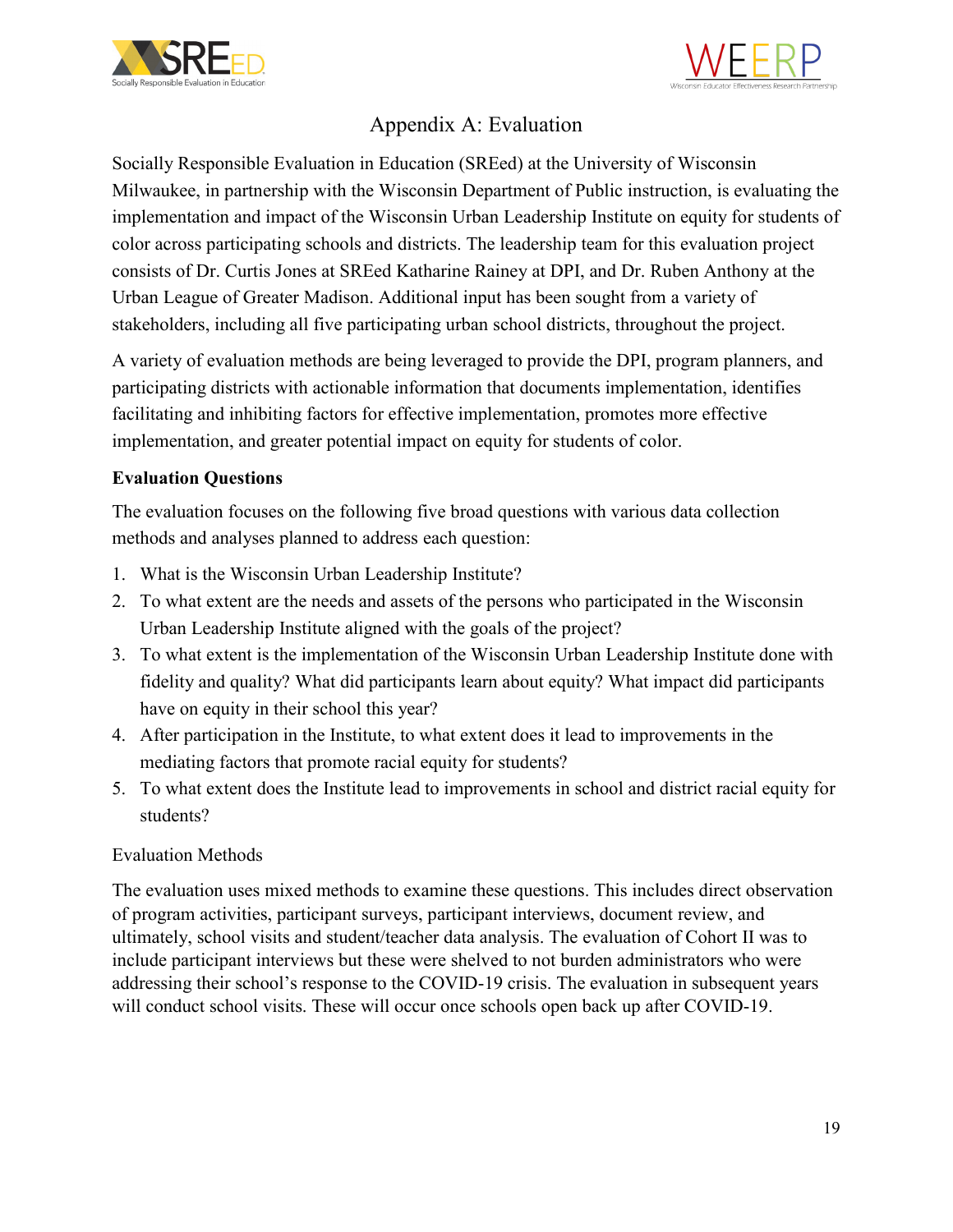

 $\overline{a}$ 



## Appendix B: Program Theory Overview**[1](#page-22-1)**

<span id="page-22-0"></span>

| <b>SITUATION</b><br><b>ANALYSIS</b>                                                                                                                                            | <b>INTERVENTION</b><br><b>GOALS</b>                                                                                                                                                                                   | <b>ACTIVITIES</b>                                                                                                                                                                                         | <b>HOW</b><br><b>CHANGE</b><br><b>HAPPENS</b>                                                               | <b>INTENDED</b><br><b>OUTCOMES</b>               |
|--------------------------------------------------------------------------------------------------------------------------------------------------------------------------------|-----------------------------------------------------------------------------------------------------------------------------------------------------------------------------------------------------------------------|-----------------------------------------------------------------------------------------------------------------------------------------------------------------------------------------------------------|-------------------------------------------------------------------------------------------------------------|--------------------------------------------------|
| History of racist<br>practices &<br>policies in U.S.<br>public education                                                                                                       | Increase<br>understanding of<br>racism & its impact<br>on individuals &<br>society                                                                                                                                    | Activities, videos, and readings<br>in PD sessions                                                                                                                                                        | Education<br>about structural<br>and<br>institutional<br>racism                                             | Empower<br>principals as<br>equity<br>champions  |
| Structural<br>oppression<br>becomes<br>internalized as<br>implicit bias and<br>unexamined<br>white privilege<br>System of<br>oppression is<br>socially learned<br>& reinforced | Introspection &<br>awareness about<br>attitudes, emotions &<br>behaviors regarding<br>oppression<br>Engage with cohort<br>members to build<br>skills in leading<br>courageous<br>conversations about<br>racial equity | Activities, videos, and readings<br>in PD sessions<br>Discussions and role play<br>during PD sessions<br>Coaching sessions<br>ELI needs assessment<br>Develop Problem of Practice<br>for Capstone Project | Self-awareness<br>provides<br>foundation for<br>culturally<br>competent<br>leadership<br>Confront<br>racism | Develop<br>cultural<br>competence                |
| Institutional<br>racism occurs<br>through<br>inequitable<br>practices and<br>policies<br>disadvantaging<br>students of color                                                   | Identify inequitable<br>practices and policies<br>Implement an action<br>plan to address<br>Problem of Practice                                                                                                       | Activities, videos, and readings<br>in PD sessions<br>Discussions and role play<br>during PD sessions<br>Coaching sessions<br>Examine disaggregated data to<br>identify racial disparities, ELI           | Dismantle<br>inequitable<br>practices and<br>policies                                                       | Build a school<br>culture<br>promoting<br>equity |

<span id="page-22-1"></span><sup>1</sup> Adapted from Shapiro, I. (2002). *Training for Racial Equity and Inclusion: A Guide to Selected Programs*. Washington, D.C.: Aspen Institute.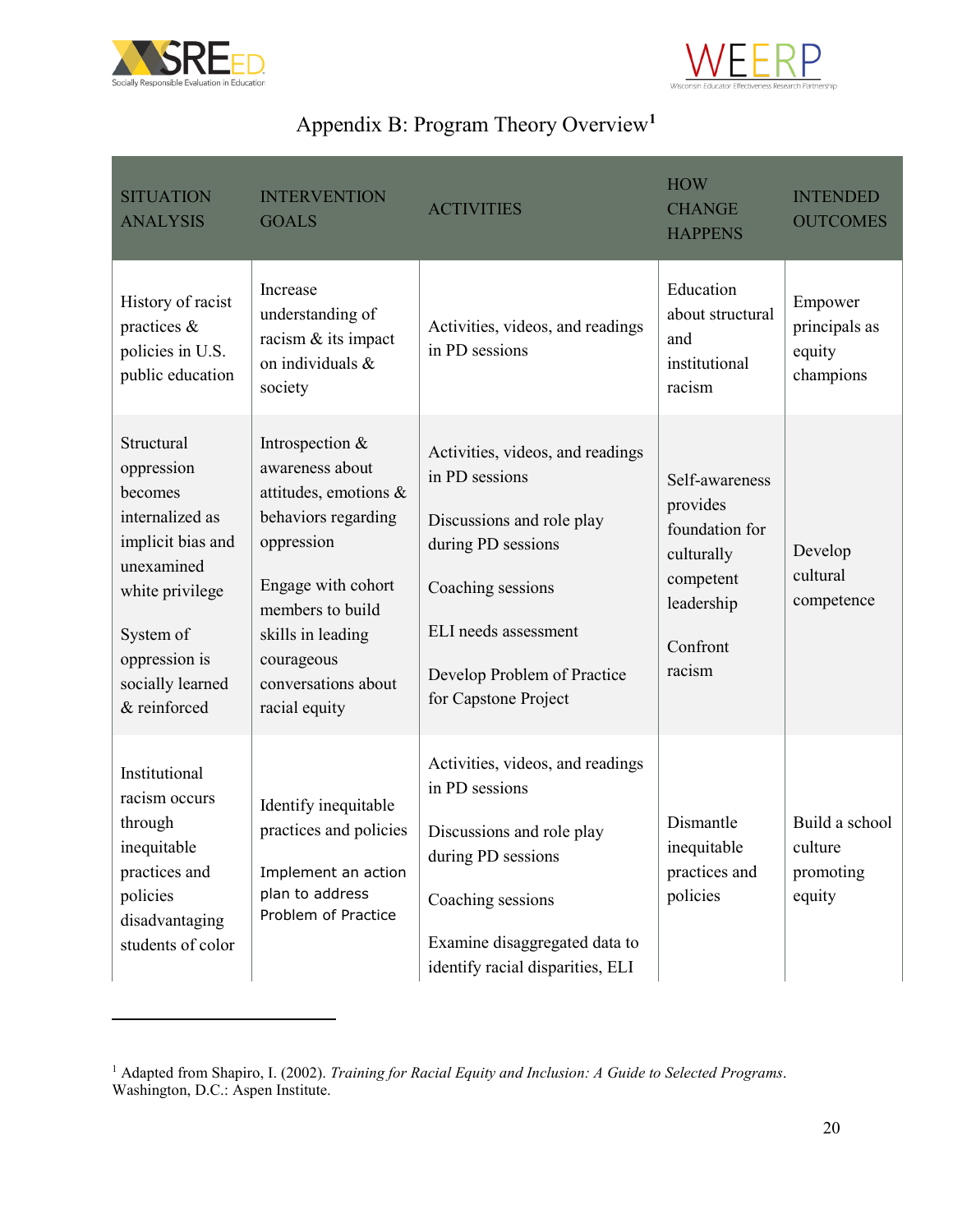



|                                                                                                                                       |                                                                              | results and school and district<br>goals<br>Develop action plan aligned to<br>Problem of Practice                                                                                                                                                                            |                                                          |                                          |
|---------------------------------------------------------------------------------------------------------------------------------------|------------------------------------------------------------------------------|------------------------------------------------------------------------------------------------------------------------------------------------------------------------------------------------------------------------------------------------------------------------------|----------------------------------------------------------|------------------------------------------|
| Institutional<br>racism is<br>complex,<br>entrenched and<br>will be<br>perpetuated<br>without sustained<br>efforts to<br>dismantle it | Document efforts to<br>lead for equity<br>Develop plan for<br>sustainability | Activities, videos, and readings<br>in PD sessions<br>Discussions and role play<br>during PD sessions<br>Coaching sessions<br>Capstone project reflections on<br>problem of practice and<br>recommendations for next steps<br>Develop Equity Roadmap/<br>Sustainability Plan | Create systems<br>and structures<br>to promote<br>equity | Design school<br>improvement<br>strategy |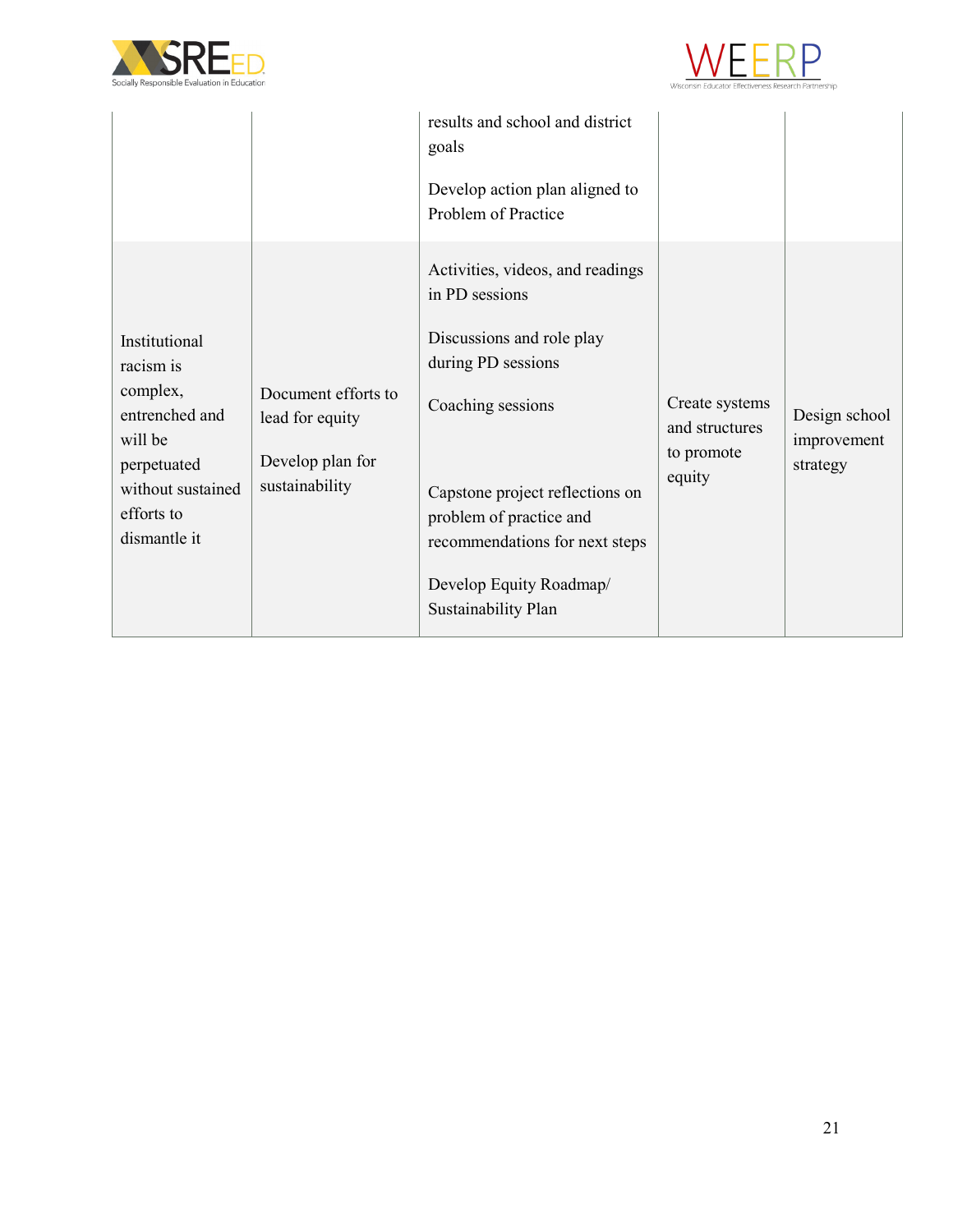



# Appendix C: Logic Model

<span id="page-24-0"></span>

| <b>INPUTS</b>                        | <b>YEAR 1 OUTPUTS</b>          |                              | <b>OUTCOMES</b>                                                                         |                                   |                                                  |
|--------------------------------------|--------------------------------|------------------------------|-----------------------------------------------------------------------------------------|-----------------------------------|--------------------------------------------------|
|                                      | Activities                     | Participation $\n  7\n$      | Immediate                                                                               | Intermediate                      | Long Term                                        |
|                                      |                                |                              | (end of year 1)                                                                         | (end of year 2)                   | (within 3-4 years)                               |
| Participation of Big 5<br>districts  | Kick Off<br>10 PD sessions     | 27 principal<br>participants | Increased understanding of racism & its<br>impact on individuals & society              | Empower<br>principals as          | Schools are racially<br>inclusive & all students |
| <b>ELLC</b> Steering<br>Committee    | 4 coach trainings              | from Big 5<br>districts      | Introspection & awareness about attitudes,<br>emotions & behaviors regarding oppression | equity<br>champions               | feel like they belong<br>All students & families |
| Work group                           | 2 coaching visits<br>per month | 9 coach<br>participants      | Establish a learning community                                                          | Develop<br>culturally             | receive the supports<br>they need to succeed     |
| 4AM Consulting                       | ELI needs                      |                              | Build skills to lead courageous conversations<br>about racial equity                    | competent<br>leaders              | Collective trust exists<br>between schools,      |
| <b>NYCLA</b><br>PD locations & meals | assessment<br>$Probk$ em of    |                              | Identify inequitable practices & policies                                               | Build a school<br>culture         | families & students                              |
| Title II funding                     | Practice &<br>Capstone Project |                              | Develop an action plan to address a Problem<br>of Practice                              | promoting equity<br>Design school | Communities are<br>strengthened                  |
| Training materials                   | Capstone<br>presentations      |                              | Document efforts to lead for equity                                                     | improvement<br>strategy           | Racial disparities in<br>academic achievement,   |
| Time                                 |                                |                              | Develop sustainability plan                                                             |                                   | discipline & attendance<br>are reduced           |
|                                      |                                |                              | Coaches are trained to facilitate growth of                                             |                                   |                                                  |
|                                      |                                |                              | culturally competent leaders                                                            |                                   |                                                  |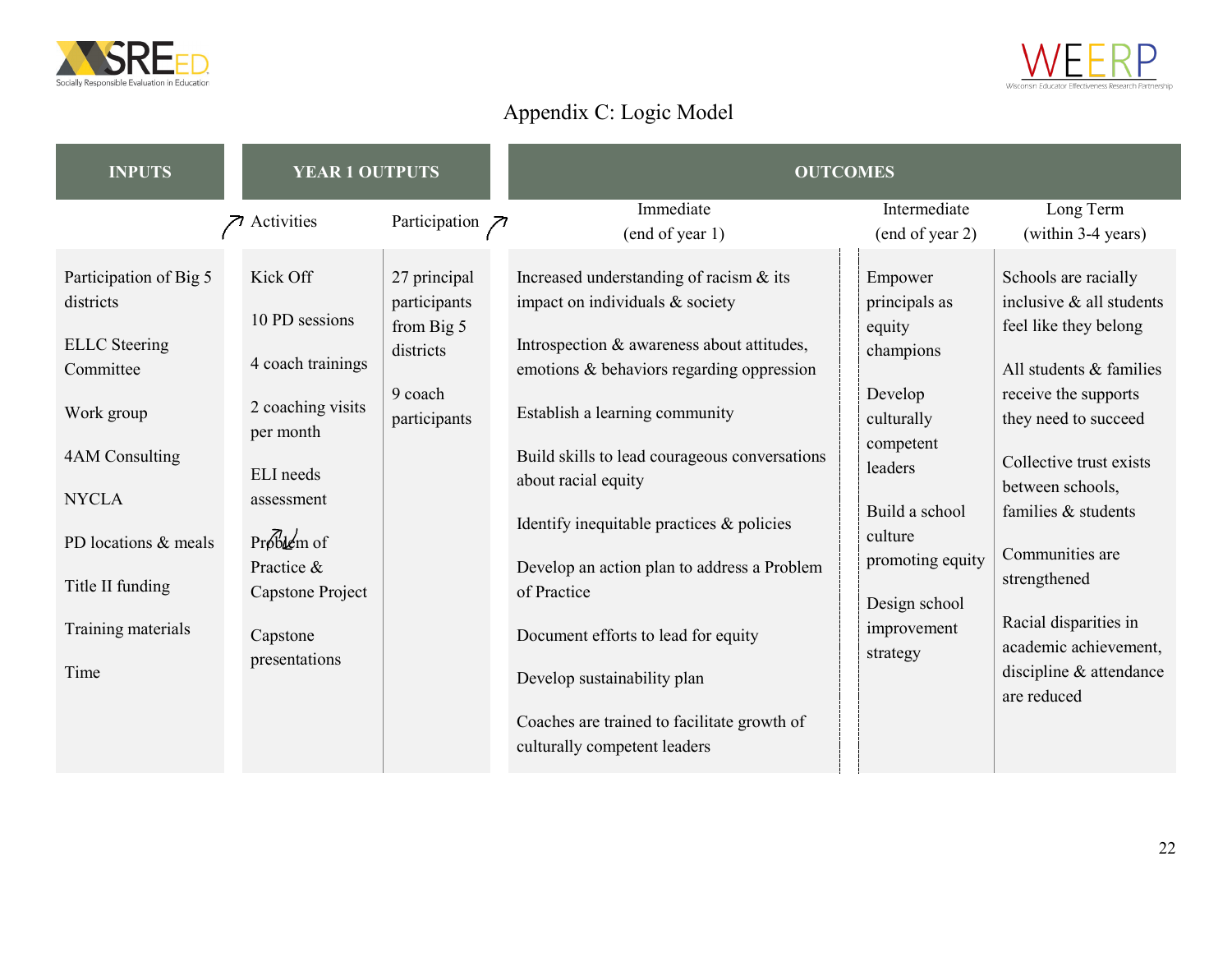



### **ASSUMPTIONS**

Principals are critical to addressing disparities in educational experiences and opportunities for students of color

Equity coaches will provide the necessary support and feedback for principals to develop cultural competence

Students of color experience disparities in opportunities and achievement due to implicit biases, microaggressions and lowered teacher expectations

Principals will help school staff adopt a school culture promoting equity

Principals will continually work towards realizing long-term equity goals after their participation in Wisconsin Urban Leadership Institute ends

| <b>EQUITY</b>                                                                    | FOUNDATIONAL FACTORS NECESSARY FOR ESTABLISHING EDUCATIONAL                        |
|----------------------------------------------------------------------------------|------------------------------------------------------------------------------------|
| Continued Title II funding or transition to<br>Title I funding                   | Availability of services all students & families<br>need to succeed                |
| Supportive state and district policies $\&$                                      | High-quality instruction                                                           |
| procedures                                                                       | Culturally-relevant curriculum & practices                                         |
| School Board support                                                             | Positive behavioral practices                                                      |
| Principal evaluator support                                                      | Support for social $&$ emotional learning                                          |
| Shared school leadership that includes<br>families, students and communities     | Communities are engaged in schools                                                 |
| Development, recruitment & retention of<br>effective & racially diverse teachers | All families are viewed as partners in<br>supporting student learning              |
| School funding parity                                                            | Wisconsin Urban Leadership Institute-trained<br>principals remain in their schools |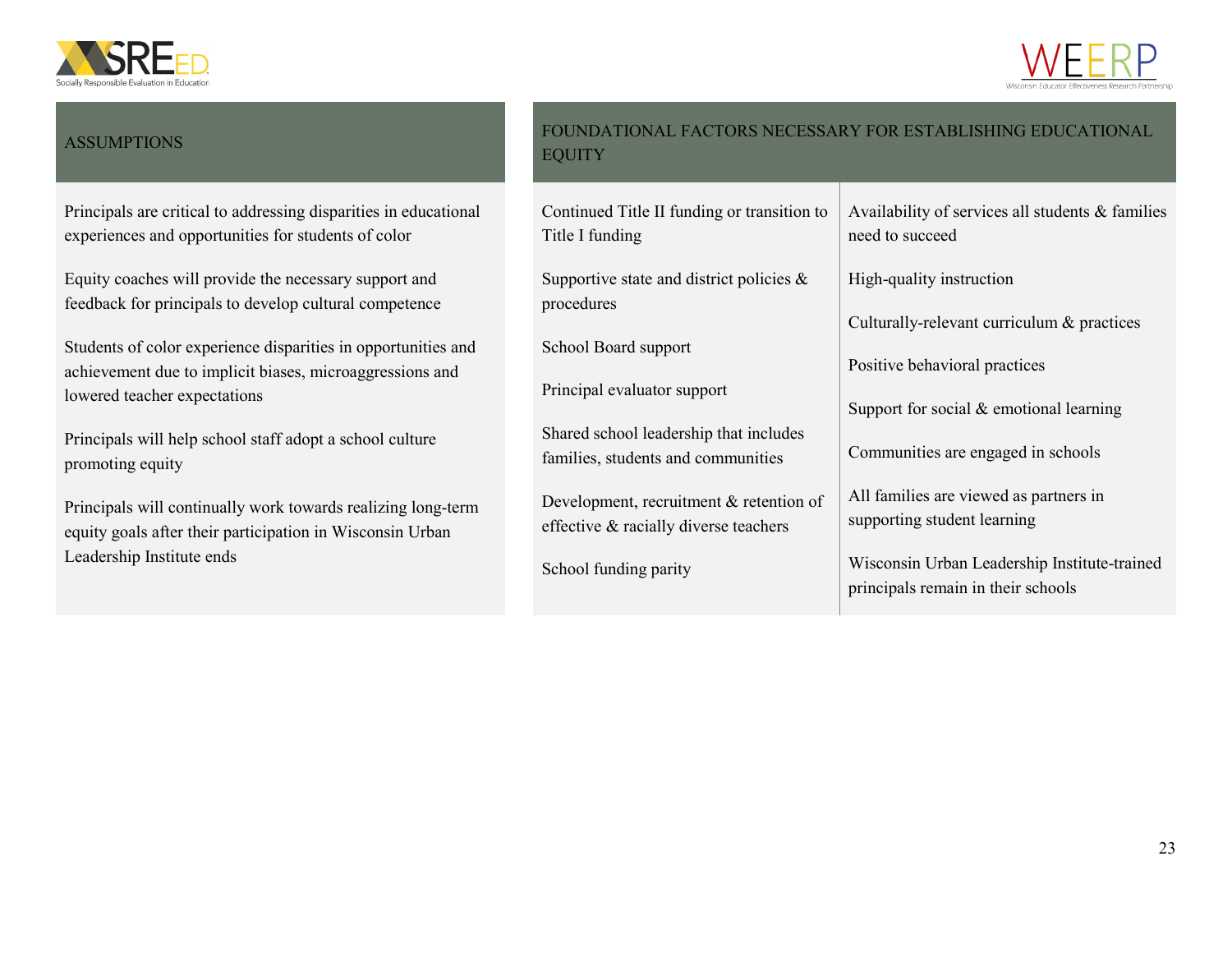



## <span id="page-26-0"></span>Appendix D: Foundational Factors Necessary for Establishing Educational Equity

The Foundational Factors were identified from a review of school turnaround strategies that focus on promoting equity. Information about the Foundational Factors is presented below. Many of the factors were borrowed from the literature on Community Schooling (http://www.communityschools.org) and Wisconsin's Framework for Equitable Multi-Level Systems of Supports (DPI, 2017).

In Wisconsin's Framework for Equitable Multi-Level Systems of Supports, equity in education is defined as a system in which "every student has access to the educational resources and rigor they need at the right moment in their education across race, gender, ethnicity, language, disability, sexual orientation, family background and/or family income (DPI, 2017)."

### *Continued Title II funding or transition to Title I funding*

Sustained funding will be necessary for the initiative to continue to train principals to be equity champions each year to reach all principals with the participating districts. Currently, Title II funds are allocated for this purpose. It may also be possible to transition to Title I funds if empirical evidence suggests the initiative is positively impacting student outcomes.

### *Supportive state and district policies & procedures*

The Educator Effectiveness process is one example of a state and district policy that can either promote or inhibit racial equity. At the state level, the Wisconsin Department of Public Instruction promotes teacher and principal evaluation processes that emphasize growth rather than accountability. Ultimately though, districts decide to what extent the processes on educator learning. When the process is focused on growth, educators have the space to work to address the needs of all students and families. When focused on accountability, there is a tendency to try to explain away students' lack of success as individual or family deficits. When this happens, schools move away from equitable practices.

### *School Board support*

School boards determine the policies schools have to implement. In that way, school boards can represent a facilitating or inhibiting agent for equitable access to educational opportunities for students of color. Related, if changes are needed, school board members would have to buy in to the purpose of the changes. As such, school boards should be engaged in the Wisconsin Urban Leadership Institute so that members better understand its goals and the opportunity they have to promote equity in their district.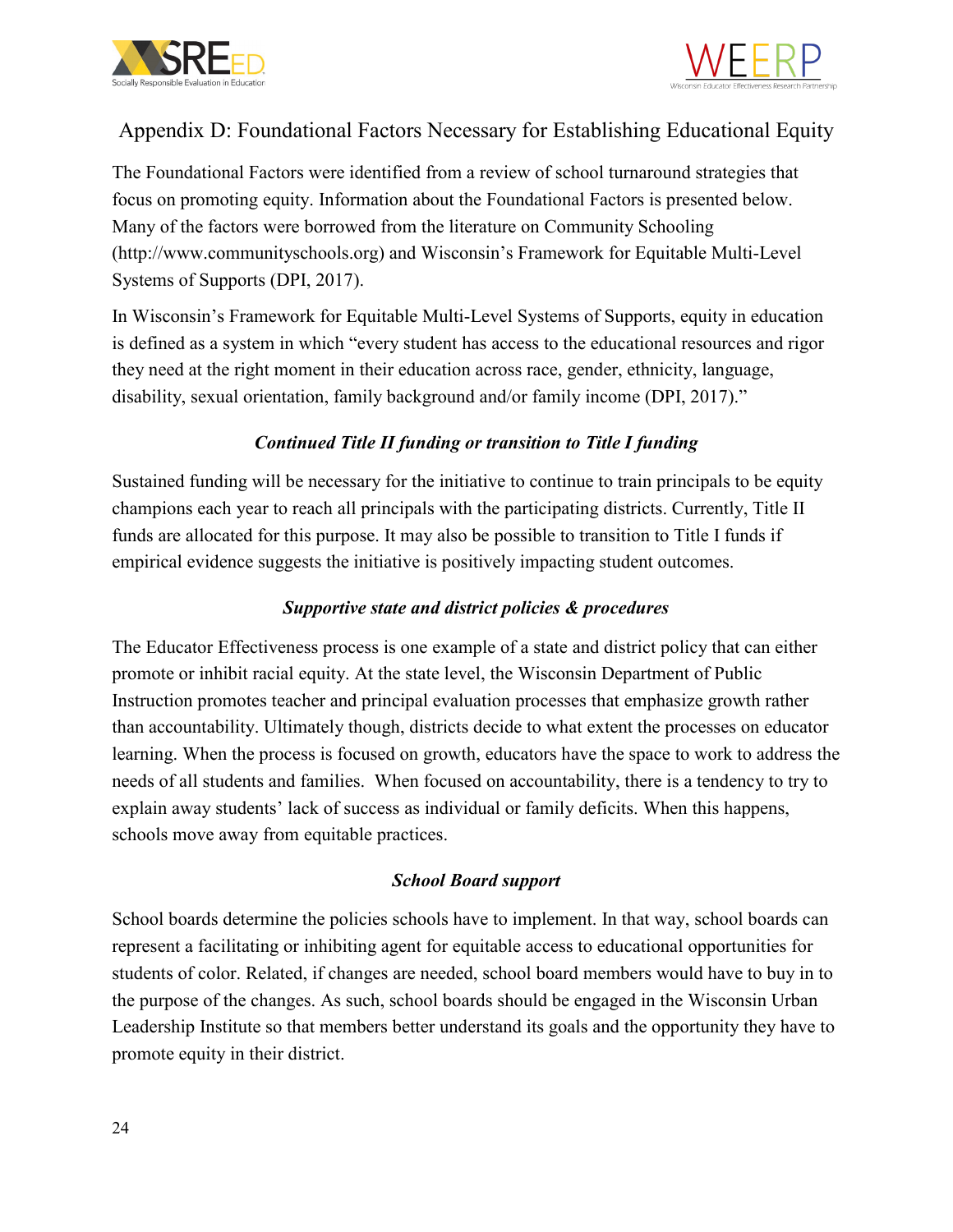



### *Principal evaluator support*

Principals participate in the Wisconsin Educator Effectiveness evaluation system. As part of this, a district administrator provides both formative and summative feedback to each principal about their leadership and practice. As such, it is critical that district administrators both understand the goals of Wisconsin Urban Leadership Institute and understand what changes they should be observing in principals and their schools resulting from their participation. Principal evaluators have the opportunity to consolidate principal learning from the Wisconsin Urban Leadership Institute and to support principals' continued development and their efforts to improve equity beyond their participation.

### *Shared school leadership that includes families, students and communities*

Schools that share leadership are more democratic and inclusive. This is critical when trying to develop partnerships across racial and ethnic lines. Community Schools have a common vision with organizational structures that create the broad participation of families, students, teachers, principals and community partners for shared responsibility, decision-making and ownership of making progress toward that vision (Maier, et al., 2017).

Wisconsin's Framework for Equitable Multi-Level Systems of Supports defines strong shared leadership as representative teams with responsibility to lead and oversee implementation of an equitable multi-level system of supports at the school and district levels (DPI, 2017).

### *Development, recruitment & retention of effective & racially diverse teachers*

Students perform better academically when they are matched with an educator of the same race or ethnicity who can serve as a role model and advocate, can leverage shared culture in the classroom and hold high expectations for students (Egalite, Kisida, & Winters, 2015). However, in Wisconsin we have a shortage of teachers of color; fewer than 5% are teachers of color. Even in schools comprised entirely of students of color, only a small percentage of teachers are nonwhite. Any comprehensive effort to improve equity in educational opportunities for students of color must also address equity in the teacher workforce.

### *School funding parity*

Although the system of education funding allocations in Wisconsin was already an inhibiting factor for addressing educational equity in Wisconsin, due to the emphasis of local funding sources, over state funding sources, the passing of ACT 10 further exacerbated the problem. After ACT 10, the burden to fund public schools was placed even more on local communities. To better meet the needs of all students across the state, the Blue Ribbon Commission on School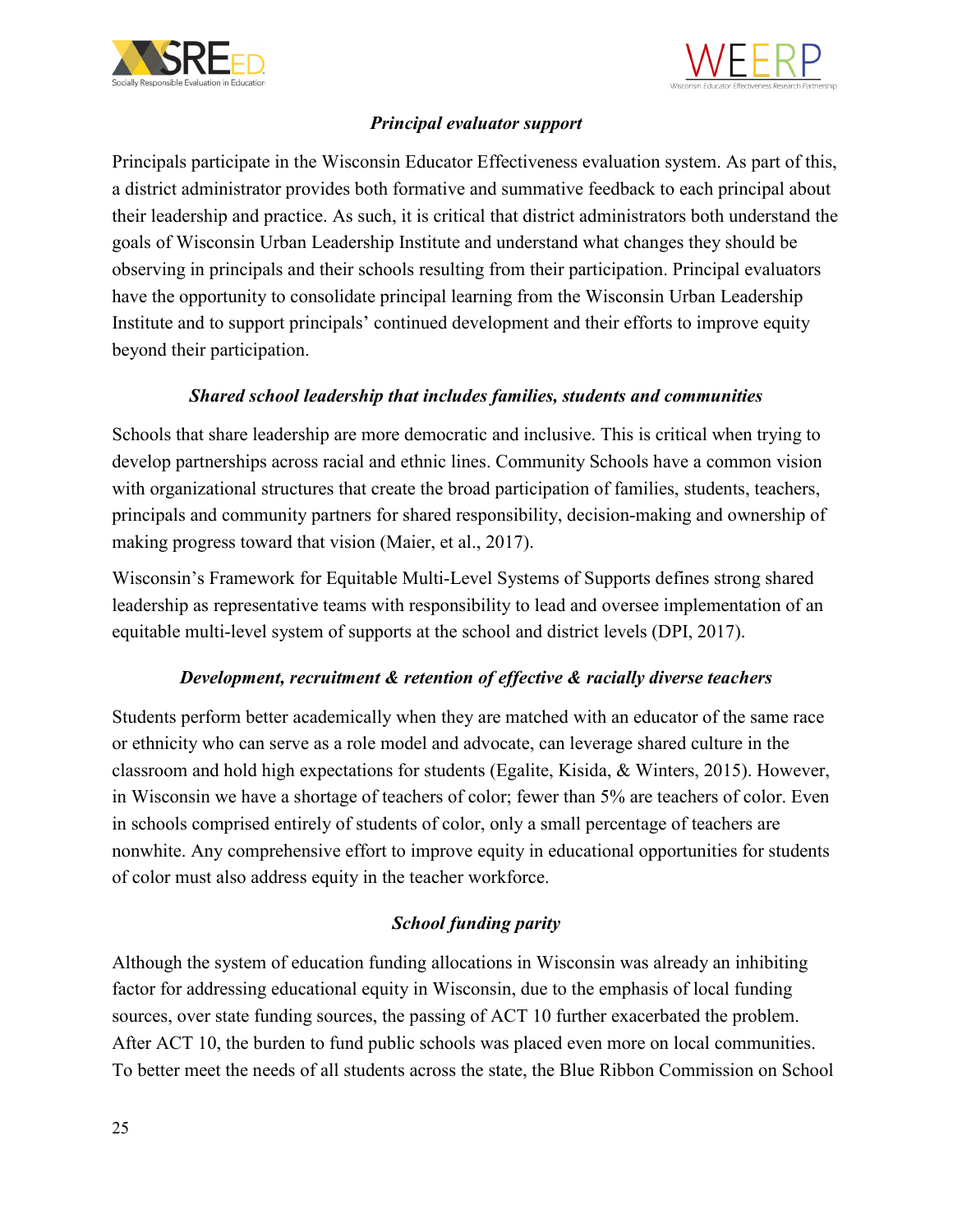



Funding released recommendations to the Legislature in January 2019 to improve school funding in Wisconsin, including to increase funding for special education students and for students from low-income backgrounds. Ultimately, any system where poorer schools receive less funding will result in continued equity imbalances across the state.

### *Availability of services all students & families need to succeed*

Community Schools establish partnerships with community organizations to provide comprehensive services to address the individual student and family academic and nonacademic needs, such as health services, early childhood education, employment services, transportation assistance and housing and food assistance (Maier, et al., 2017).

Wisconsin's Framework for Equitable Multi-Level Systems of Supports defines a continuum of supports for students that includes "high quality instruction, collaboration, and strategic use of data of varying intensity to equitably address the needs of every learner (DPI, 2017)."

### *High-quality instruction*

High quality instruction requires teachers to meet students and families where they are and build supports and learning opportunities that challenge all students regardless of race. Wisconsin's Framework for Equitable Multi-Level Systems of Supports defines high quality instruction as "curricula, teaching practices, and learning environments [that] are standards-based, evidencebased, engaging, differentiated, culturally responsive, and data-driven (DPI, 2017)."

### *Culturally-relevant curriculum & practices*

One of the defining elements of equity in Wisconsin's Framework for Equitable Multi-Level Systems of Supports is that schools "use practices, curriculum, and policies that respect the identities and cultures of learners and families served by schools (DPI, 2017)." DPI also offers a model for becoming culturally responsive that includes making a commitment to equity, gaining knowledge about cultural differences and acting as a leader to promote practices that respect students' cultures (DPI, Sept. 2017).

### *Positive behavioral practices*

As one characteristic of Community Schools, positive behavioral discipline practices emphasize restorative goals and support rather than punishment. It is no secret that students of color are typically disciplined at a greater rate and more severely than white students (REFERENCE). Thus, the more punitive-minded a school's discipline policy and practice, the more it exacerbates inequity. Systems that promote equity focus on restorative justice and social and emotional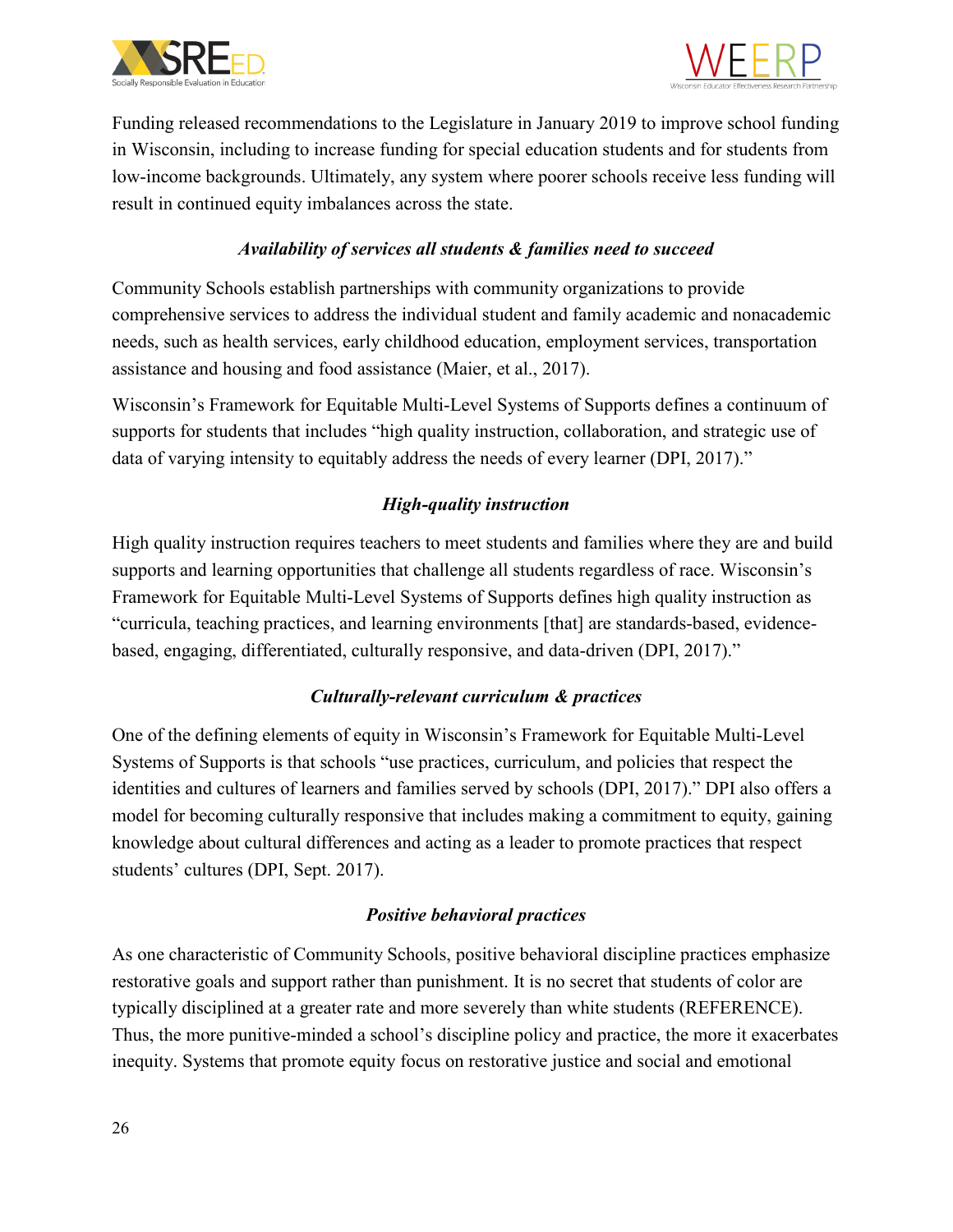



supports, which promote student growth, safety, and a positive school culture and climate (Frankl, 2016).

### *Integrated student supports*

The Aspen Institute defines social and emotional development in Pursuing Social and Emotional Development Through a Racial Equity Lens: A Call to Action as being comprised of "specific skills and competencies that people need to set goals, manage behavior, build relationships, and process and remember information (2018)." Furthermore, social and emotional skills and competencies develop within organizational contexts and relationships and so depend upon the culture and climate to facilitate development (Aspen Institute).

### *Communities are engaged in schools*

Community Schools establish partnerships with community agencies to expand learning time and to provide services to families and students. Communities organize and advocate to improve schools and to reform school and district policies (Maier, et al., 2017).

One of the defining elements of family and community engagement in Wisconsin's Framework for Equitable Multi-Level Systems of Supports is that schools "partner with community agencies to create more comprehensive and accessible supports for learners and families, beyond the limits of the school day and school year (DPI, 2017)."

### *All families are viewed as partners in supporting student learning*

Community Schools partner with families in a variety of ways including giving families the information they need to support students academically at home, communicating frequently about student progress, asking families to volunteer for school activities, and providing family members access to services at the school to promote their own well-being (Maier, et al., 2017).

In Wisconsin's Framework for Equitable Multi-Level Systems of Supports, family and community engagement is envisioned as "families and communities are active partners and key collaborators in achieving the goal of success for every learner (DPI, 2017)".

### *Wisconsin Urban Leadership Institute-trained principals remain in their schools*

For Wisconsin Urban Leadership Institute-trained principals to build a culture of equity, they will have to remain in their schools. However, it is common for the most effective principals to be promoted to other district positions. Principals may not stay in their building long enough to realize their equity goals. For the Wisconsin Urban Leadership Institute to impact school equity, principals will need to be in their schools long enough to realize their goals. However, given that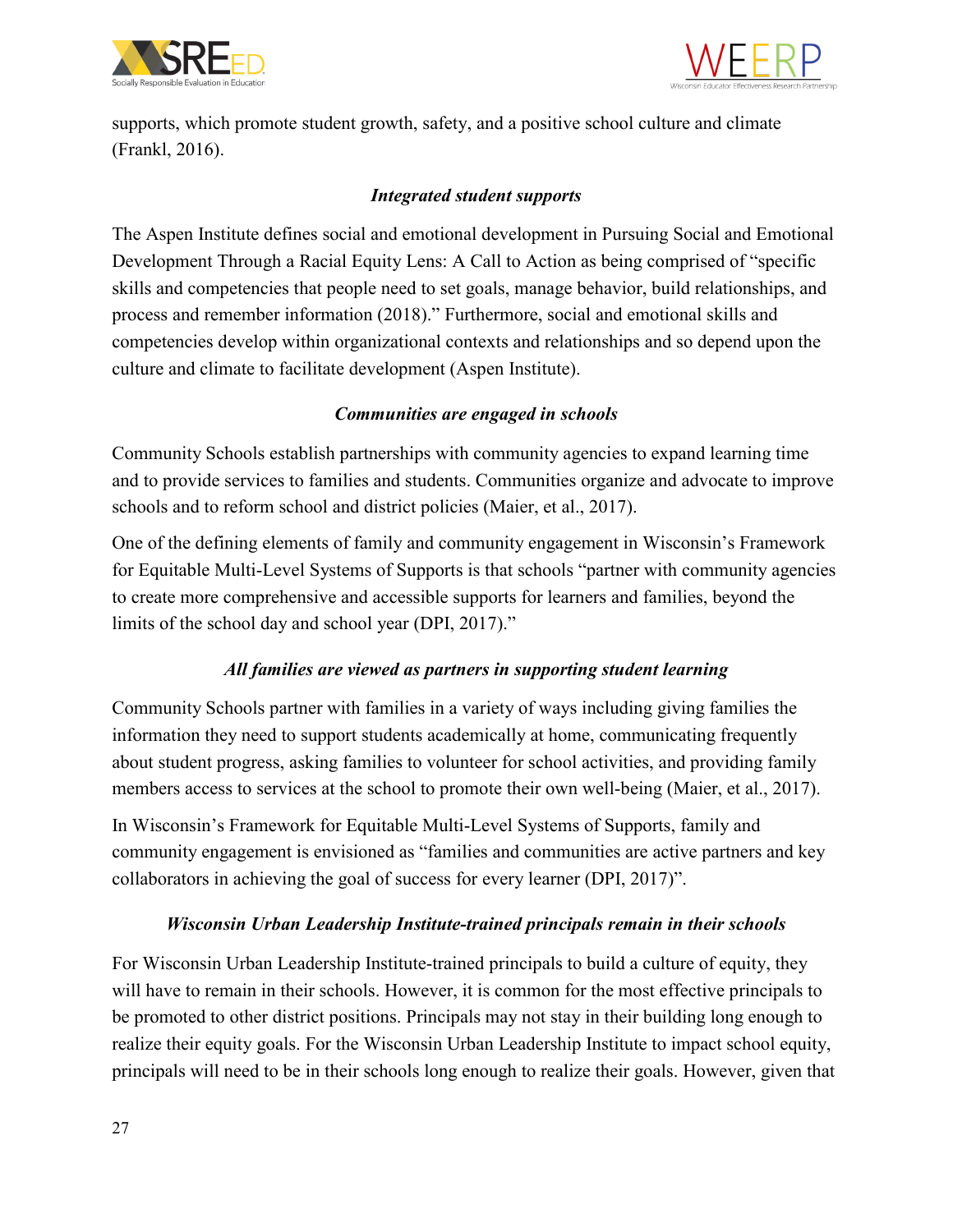



some principals invariably will retire or move on to other positions, Wisconsin Urban Leadership Institute will need an on-boarding process for new principals that positions them to continue equity work.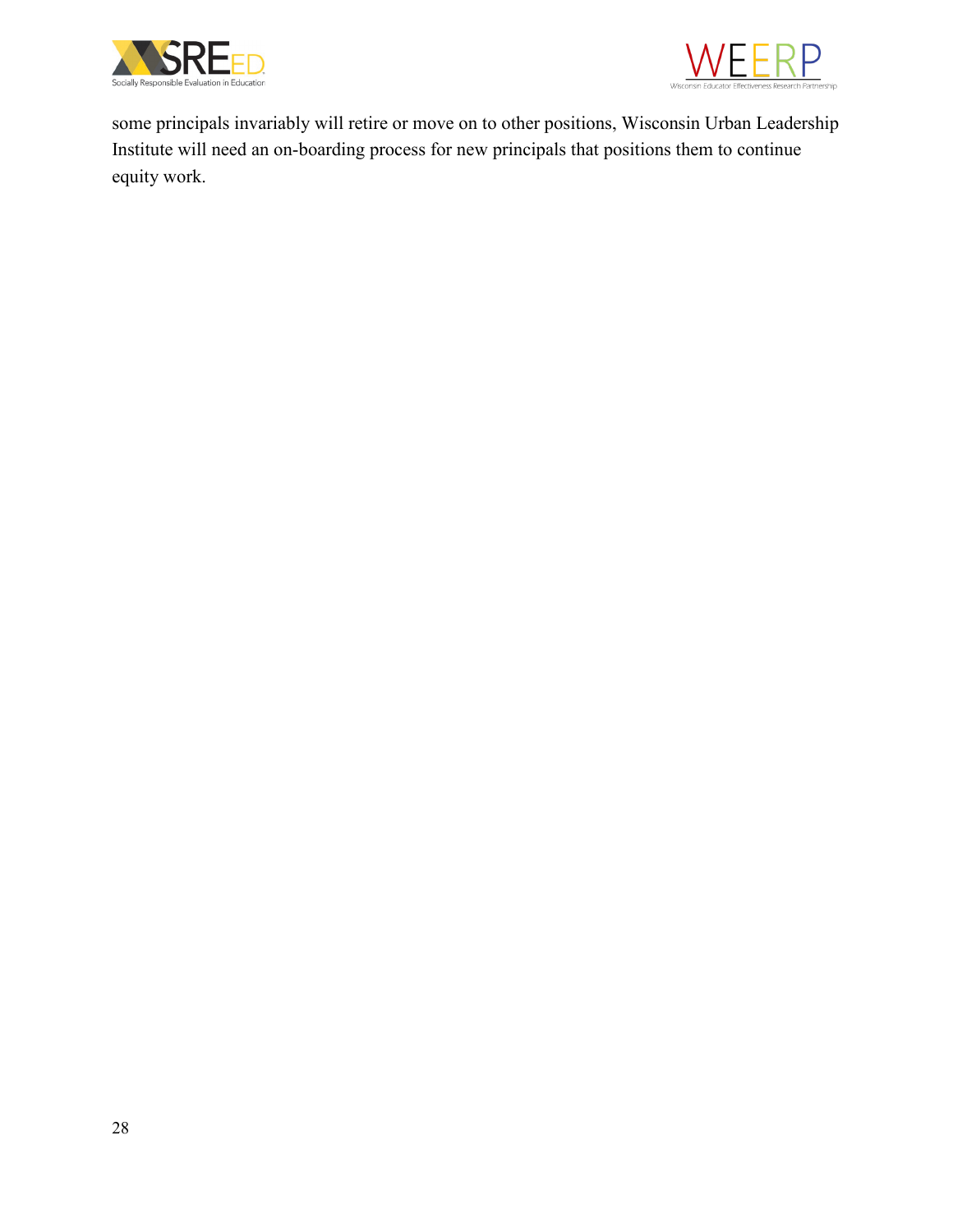



# Appendix E: Outcomes Chain

| PROGRAM OUTCOMES                                                   |                                 |                                             |
|--------------------------------------------------------------------|---------------------------------|---------------------------------------------|
| Principals understand racism &                                     | Principals are self-aware about | Principals have skills to lead              |
| its impact on individuals &                                        | attitudes, emotions & behaviors | courageous conversations                    |
| society                                                            | regarding oppression            | about racial equity                         |
| <b>THEN</b>                                                        |                                 | <b>THEN</b>                                 |
|                                                                    |                                 |                                             |
| Principals are equity champions                                    |                                 | Principals lead with cultural<br>competence |
| <b>THEN</b>                                                        | $\ll$                           |                                             |
| Principals identify inequitable practices & policies               |                                 |                                             |
| <b>THEN</b>                                                        | $\boldsymbol{\mathbb{X}}$       |                                             |
| Principals develop an action plan to address a Problem of Practice |                                 |                                             |
| <b>THEN</b>                                                        | $\boldsymbol{\leq}$             |                                             |
| Principals document efforts to lead for equity                     |                                 |                                             |
| <b>THEN</b>                                                        | $\boxtimes$                     |                                             |
| Principals develop sustainability plan                             |                                 |                                             |
| <b>THEN</b>                                                        | $\boxtimes$                     |                                             |
| Foundational Factors are assessed and improved                     |                                 |                                             |
| <b>THEN</b>                                                        |                                 |                                             |
| Principals build a school culture promoting equity                 |                                 |                                             |
| <b>THEN</b>                                                        |                                 |                                             |
|                                                                    |                                 |                                             |
| Principals design a school improvement strategy                    |                                 |                                             |
| <b>THEN</b>                                                        | 故                               |                                             |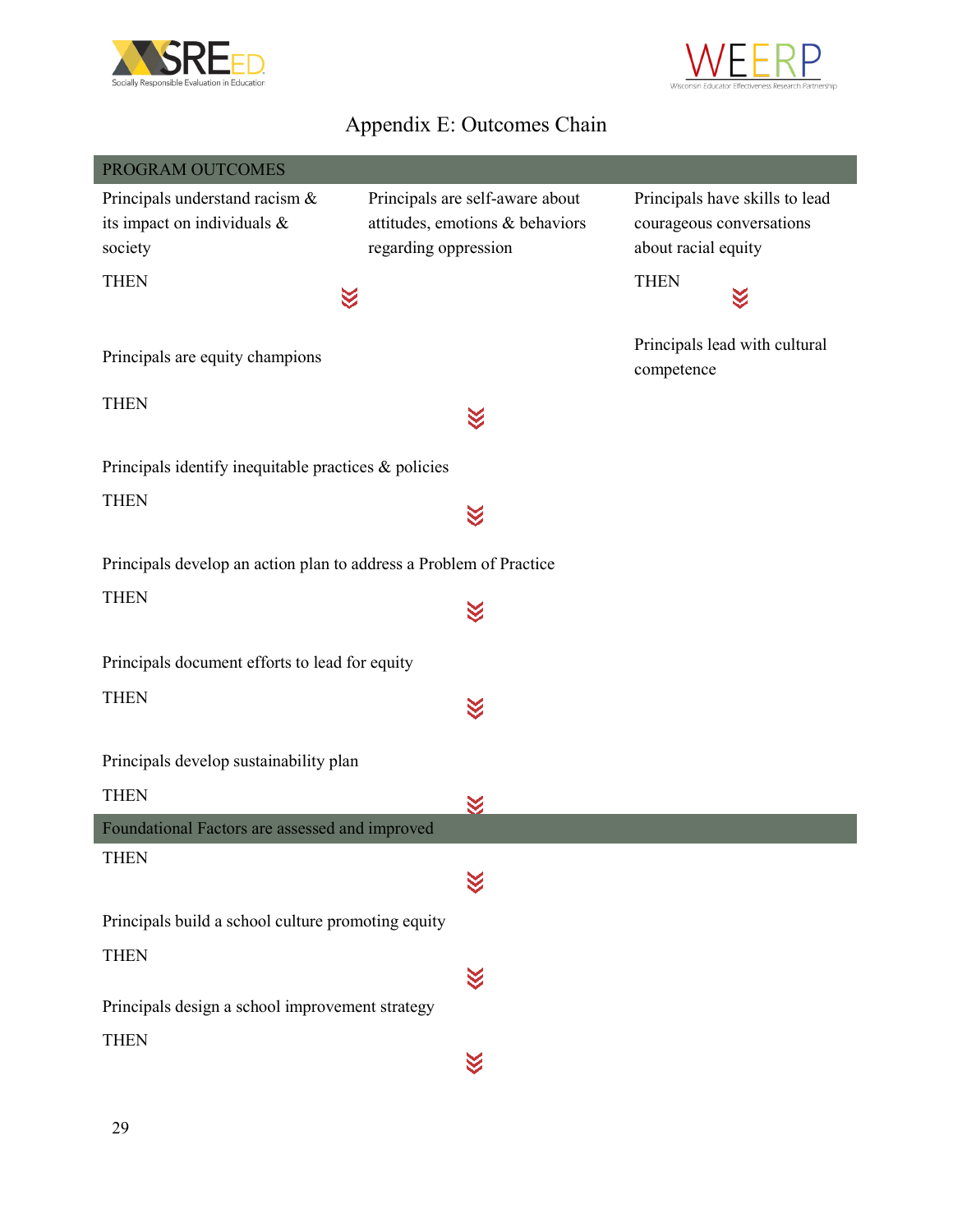



| Schools are racially inclusive $\&$ |
|-------------------------------------|
| all students feel like they         |
| belong                              |
| THEN                                |

All students & families receive the supports they need to succeed

X

Collective trust exists between schools, families & students

Racial disparities in academic achievement, discipline & attendance are reduced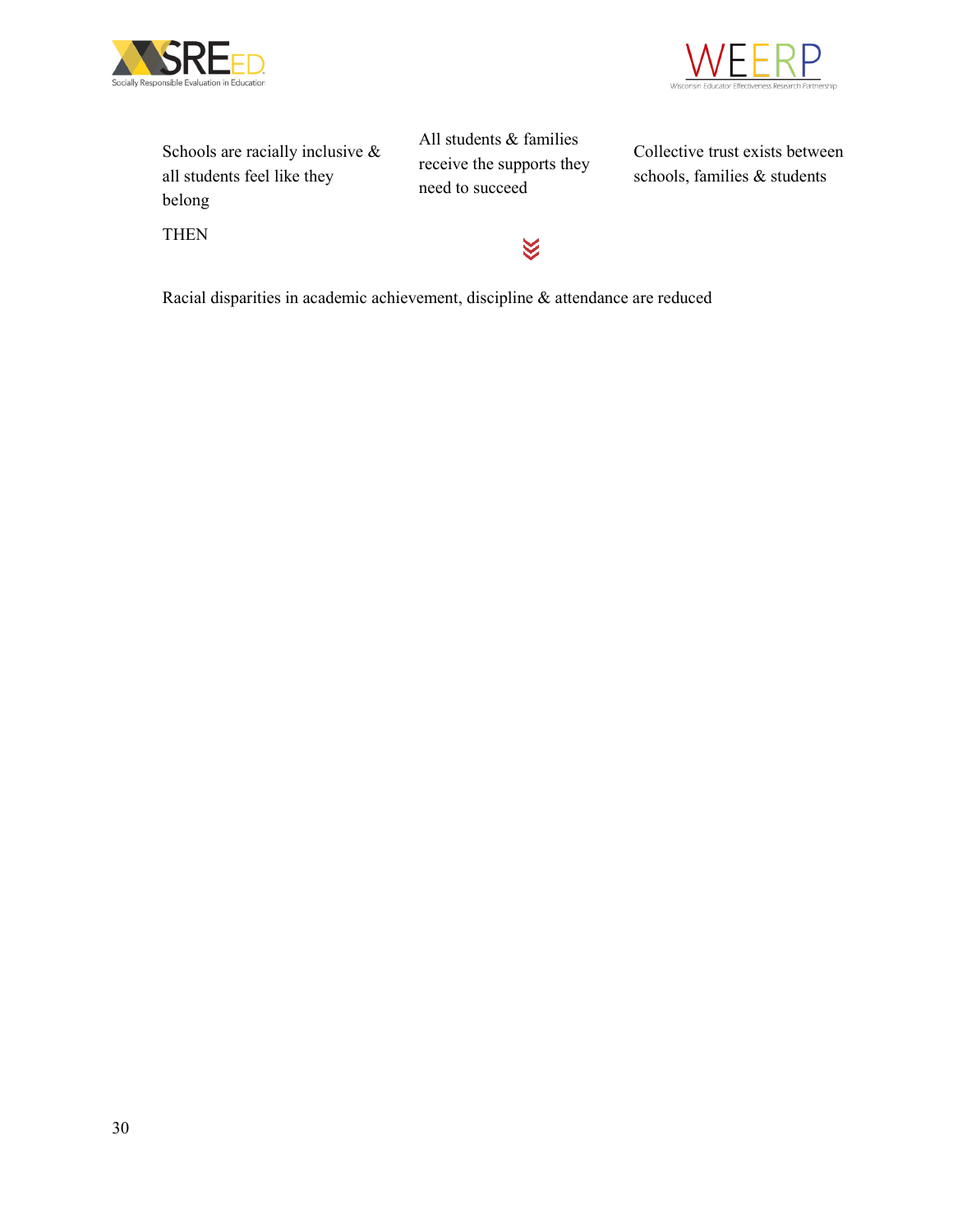



### References

<span id="page-33-0"></span>Alkin, M.C. (2011). *Evaluation Essentials: From A to Z*. New York, NY: The Guilford Press.

Aspen Institute. (2018). *Pursuing Social and Emotional Development Through a Racial Equity Lens: A Call to Action.* Washington, D.C.: The Aspen Institute Education & Society Program.

Blue Ribbon Commission on School Funding. (2019). *Recommendations of the Commission*. Retrieved from

https://docs.legis.wisconsin.gov/misc/lfb/misc/206 recommendations of the blue ribbon com mission on school funding 1 4 19.pdf.

Egalite, A.J., Kisida, B., Winters, M.A. (2015). *Representation in the classroom: The effect of own-race teachers on student achievement*. Economics of Education Review 45, 44-52.

Horsford, S. D., Grosland, T., & Gunn, K. M. (2011). Pedagogy of the Personal and Professional: Toward a Framework for Culturally Relevant Leadership. *Journal of School Leadership, 21* (Jul.), 582-606.

Lawrence, K., Sutton, S., Kubisch, A., Susi, G. & Fulbright-Anderson, K. (2004). *Structural Racism and Community Building.* Washington, D.C.: Aspen Institute Roundtable on Community Change, The Aspen Institute.

Frankl, E. (2016). Community Schools: Transforming Struggling Schools into Thriving Schools. Washington, DC: Center for Popular Democracy.

Funnell, S.C. and Rogers, P.J. (2011). *Purposeful Program Theory: Effective use of theories of change and logic models*. San Francisco, CA: Jossey-Bass Publishers.

Maier, A., Daniel, J., Oakes, J., & Lam, L. (2017). *Community Schools as an Effective School Improvement Strategy: A Review of the Evidence*. Palo Alto, CA: Learning Policy Institute.

Miles, M. B. and Huberman, A. M. (1994). Qualitative data analysis: An expanded sourcebook. Thousand Oaks, CA: SAGE Publications.

National Center for Education Statistics. (2017). *National Assessment of Educational Progress*. Washington, D.C.: National Center for Education Statistics, Institute of Education Sciences, U.S. Dept. of Education. Retrieved from:<https://www.nationsreportcard.gov/>